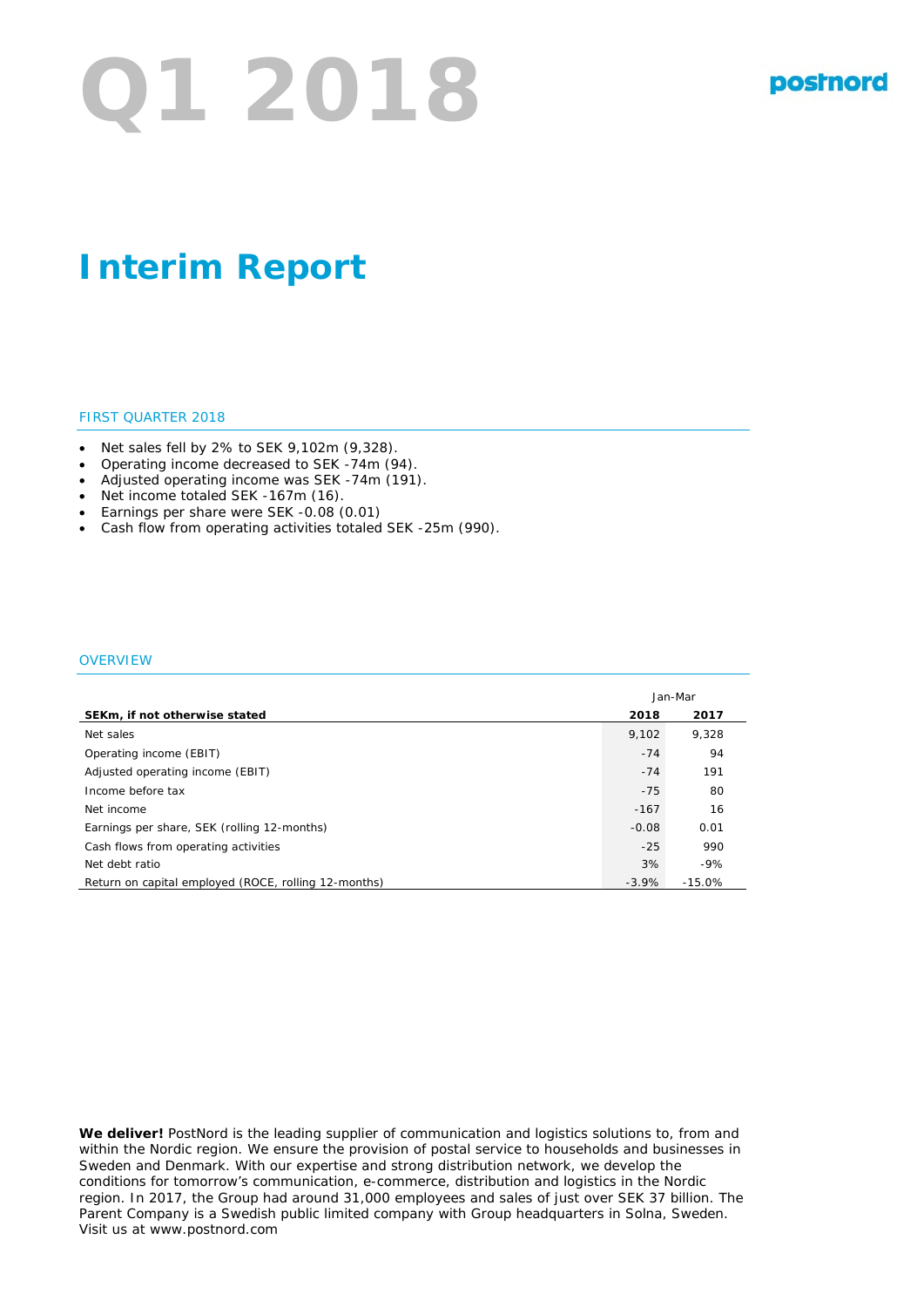

## **Important steps towards a more modern postal distribution system and continued rapid growth in e-commerce**

*The quarter was dominated by a continued focus on the transformation in Denmark and compliance with the new instruction from Sweden's Customs Agency to charge VAT on sums down to a single krona. At the same, work continues on bringing the Swedish mail system into line with Sweden's new postal regulatory system, which has been in effect since yearend. The biggest change in the new system is to replace overnight delivery for stamped letters by a requirement for two-day delivery for 95 percent of all stamped mail items.*

Unfortunately, EU approval for the funding of the transformation in Denmark is becoming protracted. As a result, personnel cutbacks cannot be implemented according to plan, which is causing extra costs of around SEK 30 million per month. My hope is that the issue of funding for the transformation in Denmark will be resolved shortly, so that we can complete the adjustment process we have started and implement the planned cost reductions. On January 21, a new production model was introduced, the biggest of its kind in the history of the Danish corporation. Initially, we encountered a number of quality challenges, but nevertheless managed to meet the requirement of 93 percent set in Danish law.

In Sweden, PostNord was during the quarter instructed by Sweden's Customs Agency to present an action plan showing how we would ensure that, by no later than March 1, VAT would be charged on all personal direct imports from countries outside the EU's customs union. Within three weeks, we created a process to handle VAT payments for tens of thousands of items per day. The system required is on a large scale and many sub-processes have to be performed manually. The fee, which has to cover the costs of all processing, was set at SEK 60 plus VAT, making a total of SEK 75. To date, the costs incurred have exceeded the income received, but we anticipate the outcome being

cost-neutral over the year. Despite a number of "teething problems" caused by the lack of time to effect the change, the process has essentially functioned as planned. In total, we have received nearly 1 million items since March 1. Of these, just under half of recipients decided not to collect their items, and as a result we have now started the process of returning more than 400,000 items.

Since year-end, a new system of postal regulation has been in force in Sweden. The new system abolishes the overnight delivery requirement for stamped letters and replaces it by a two-day delivery requirement. At the same time, the quality requirement has been raised from 85 to 95 percent. The extended time allowed for distribution of an item enables us to replace air transport by, in the main, rail transport and thereby reduce our emissions of  $CO<sub>2</sub>$  by 8,800 tonnes annually. At the same time, we can reduce our costs, as rail is cheaper than air. Quality over the first quarter was considerably higher, 98.9 percent than the required 95 percent.

Operating income in the first quarter was SEK -74m, a deterioration compared with the same period last year. This arose partly because of the timing of the Easter holiday, and partly due to high pressure from competition in the logistics business and a continued fall in income from the mail business, which was not fully offset on the cost side. This is, among other things, due to the delay in personnel cutbacks in Denmark and extra costs for maintaining quality in Sweden.

Implementation of an integrated production model (IPM) is ongoing and several important new units entered service in the quarter. The new units will further boost our capacity and our offering. During the quarter, we launched some exciting 3D printing services at PostNord Strålfors and signed a partnership agreement with Sony Mobile in 3D printing. All in all, the past quarter was an intensive one, which will again set the agenda for the next quarter.

> **Håkan Ericsson** *President and CEO*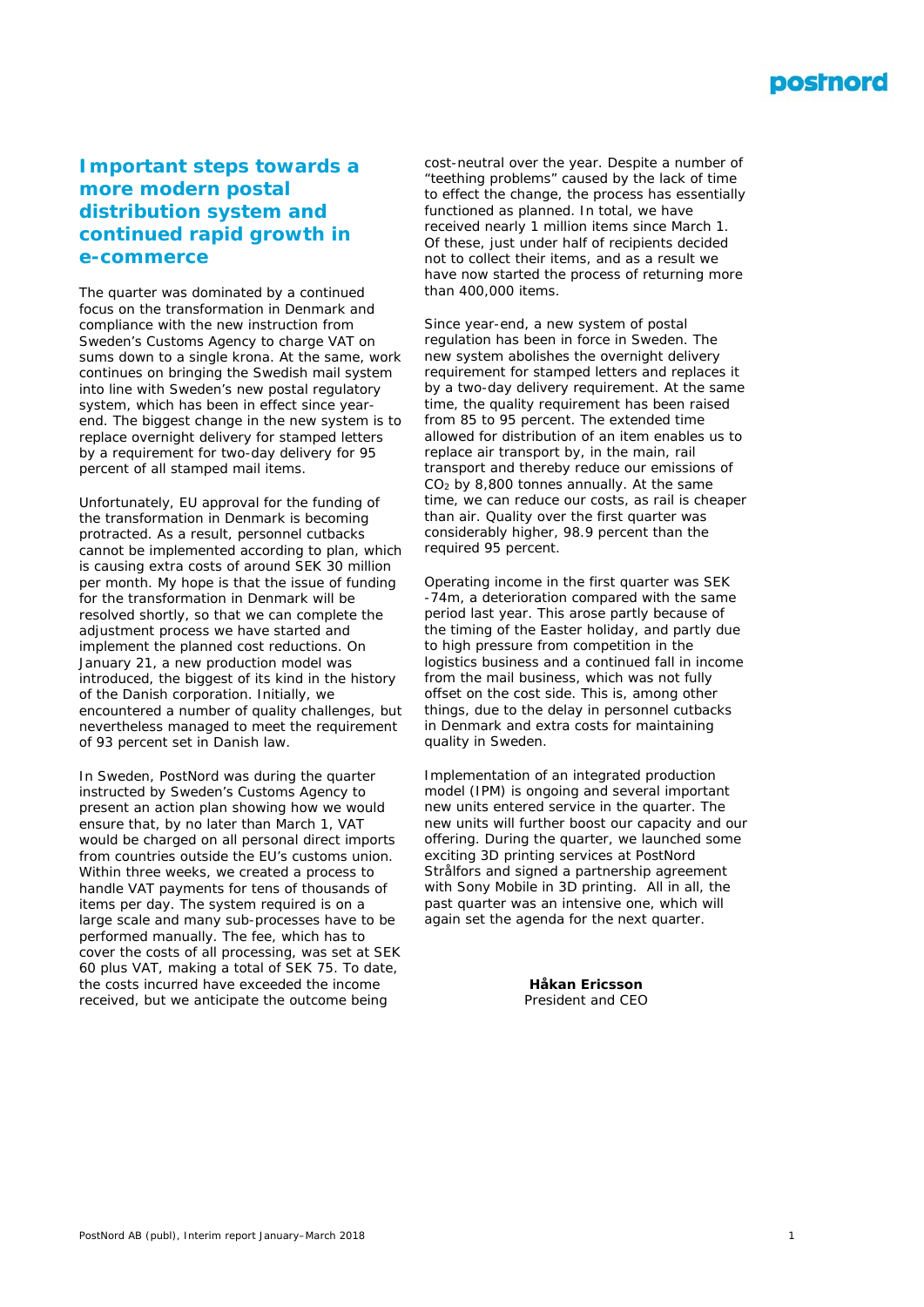

## **Net sales and earnings**

*Unless otherwise stated, the report comments on developments in January-March compared to the same period in 2017.*

#### FINANCIAL OVERVIEW

|                                  | Jan.-Mar. |       |  |
|----------------------------------|-----------|-------|--|
| <b>SEKm</b>                      | 2018      | 2017  |  |
| Net sales                        | 9,102     | 9,328 |  |
| $\Delta$ ("like for like")       | $-2\%$    | $-4%$ |  |
| Operating income (EBIT)          | $-74$     | 94    |  |
| Operating margin (EBIT)          | $-0.8%$   | 1.0%  |  |
| Items affecting comparability    |           | -97   |  |
| Adjusted operating income (EBIT) | $-74$     | 191   |  |
| Adjusted operating margin (EBIT) | $-0.8%$   | 2.0%  |  |
| Net financial items              | $\Omega$  | $-14$ |  |
| Income before tax                | $-75$     | 80    |  |
| Tax                              | $-92$     | -64   |  |
| Net income                       | $-167$    | 16    |  |

Net sales for the Group totaled SEK 9,102m (9,328). As a result of continued digitization, mail volumes declined by 12% overall, 11% in Sweden and 16% in Denmark, in the quarter. Sales of digital services at Strålfors increased by 9%. Parcel volumes rose by 9% as a result of further buoyant growth in e-commerce, where B2C parcel volumes showed growth of 19%. Income for third-party logistics increased overall by 6%.





## OPERATING INCOME

|                                           | Jan.-Mar. |        |
|-------------------------------------------|-----------|--------|
| Operating segments SEKm*                  | 2018      | 2017   |
| PostNord Sweden                           | 138       | 274    |
| PostNord Denmark                          | $-199$    | $-195$ |
| PostNord Norway                           | 1         | 23     |
| PostNord Finland                          | 1         | 1      |
| PostNord Strålfors                        | 47        | 56     |
| Other business activities                 | 4         | 14     |
| Other & eliminations                      | -66       | -79    |
| Operating income (EBIT)                   | $-74$     | 94     |
| I tems affecting comparability            |           |        |
| Reversal:                                 |           |        |
| Provisions for/reversals of restructuring |           |        |
| measures                                  |           | 97     |
| Adjusted operating income (EBIT)          | -74       | 191    |

\**2017 figures restated to reflect new segment reporting, see Note 3.*

Operating income in the first quarter was SEK -74m (94), a deterioration compared with the same period last year. This arose partly because of the timing of the Easter holiday, but also because of continued lower income from the mail business, which was not fully offset on the cost side as a result of the delay in personnel cutbacks in Denmark and extra costs for maintaining quality in Sweden.

Operating income did not include any items affecting comparability (-97) in the quarter. Item affecting comparability in 2017 consist in their entirety of provisions for termination of employment of personnel with special employment conditions in Denmark.

Net financial items totaled SEK 0m (-14) for the period. The Group's tax liability totaled SEK -92m (-64). The relatively high tax liability arises because deferred tax has not been recognized regarding Denmark's deficit, since it is estimated that the tax loss carry-forward cannot be utilized within a foreseeable period. Net income totaled SEK -167m (16).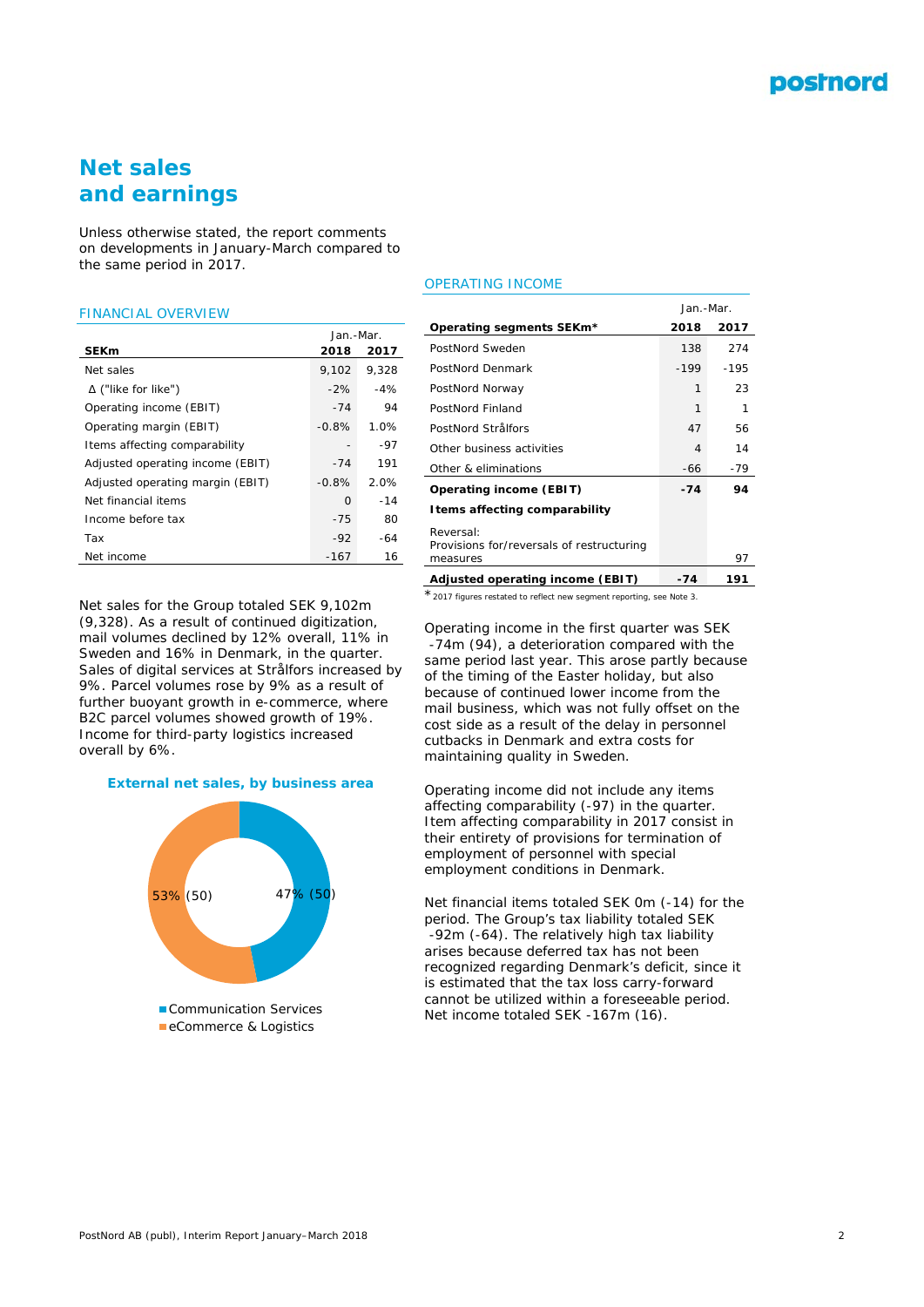

## **Cash flows and financial position**

## CASH FLOWS

| <b>SEKm</b><br>2017<br>2018<br>Cash flow from operating activities<br>$-25$<br>990<br>Cash flow from investing activities<br>$-57$<br>-421<br>Ω<br>-1 |                                     | Jan.-Mar. |  |
|-------------------------------------------------------------------------------------------------------------------------------------------------------|-------------------------------------|-----------|--|
|                                                                                                                                                       |                                     |           |  |
|                                                                                                                                                       |                                     |           |  |
|                                                                                                                                                       |                                     |           |  |
|                                                                                                                                                       | Cash flow from financing activities |           |  |
| Cash flow for the period<br>-82<br>568                                                                                                                |                                     |           |  |
| Cash and cash equivalents, closing                                                                                                                    |                                     |           |  |
| balance<br>1,823<br>2.146                                                                                                                             |                                     |           |  |

## NET DEBT

| <b>SEKm</b>                              | Mar. 31<br>2018 | Dec. 31<br>2017 | Mar. 31<br>2017 |
|------------------------------------------|-----------------|-----------------|-----------------|
| Interest-bearing debt                    | 3.797           | 3.778           | 3.743           |
| Pensions and disability<br>pension plans | $-1.395$        | $-1,145$        | $-1.520$        |
| Long- and short-term<br>investments      | $-334$          | $-494$          | $-765$          |
| Cash and cash equivalents                | $-1,823$        | $-1,901$        | $-2,146$        |
| Net debt                                 | 245             | 238             | $-688$          |
| Net debt ratio                           | 3%              | 3%              | $-9%$           |

Cash flows from operating activities before changes in working capital totaled SEK -257m (345). The deterioration was due above to the negative income for the period and settlement of the Group's provisions for restructuring. In the preceding year, cash flow was increased by a credit of SEK 225m from Postens Pensionsstiftelse (the Posten Pension Fund).

Working capital showed a change of SEK 232m (645) during the quarter. Last year, working capital showed a positive effect from a preliminary tax refund of SEK 404m.

Investments in property, plant and equipment and in non-current intangible assets during the period totaled SEK 211m (271). The investments focused mainly on terminal projects, new vehicles, the third-party logistics business and IT development.

Surplus liquidity was in part invested in commercial paper with a view to lowering the costs of cash and cash equivalents. Investments in commercial paper decreased by SEK 160m over the period. In the same period last year, these investments increased by SEK 150m net.

The Group's equity increased to SEK 7,430m from SEK 7,365m on December 31, 2017. The change arose primarily through a positive translation difference as a result of the Norwegian krone strengthening against the Swedish krona.

The Group's net debt was largely unchanged, at SEK 245m (238), from year-end. The discount rate used in pension plan calculations is unchanged since year-end and assets under management yielded a minor surplus, producing a rise in the Group's asset item Pension and disability pension plans.

Interest-bearing debt consists of a long-term portion of SEK 3,574m (1,713) and a current portion of SEK 223m (2,030). The shift between short- and long-term debt arose through refinancing of maturing bond loans.

The debt ratio (net debt/equity) was somewhat below the Group's target of 10-50%.

Adjusted return on capital employed (ROCE) was 0.9% (2.4).

On December 31, the Group's financial preparedness totaled SEK 3,959m (5,648m), comprising cash and cash equivalents of SEK 1,823m (2,146), short-term investments of SEK 136m (502) and an unutilized credit facility of SEK 2,000m (3,000), which expires in 2021.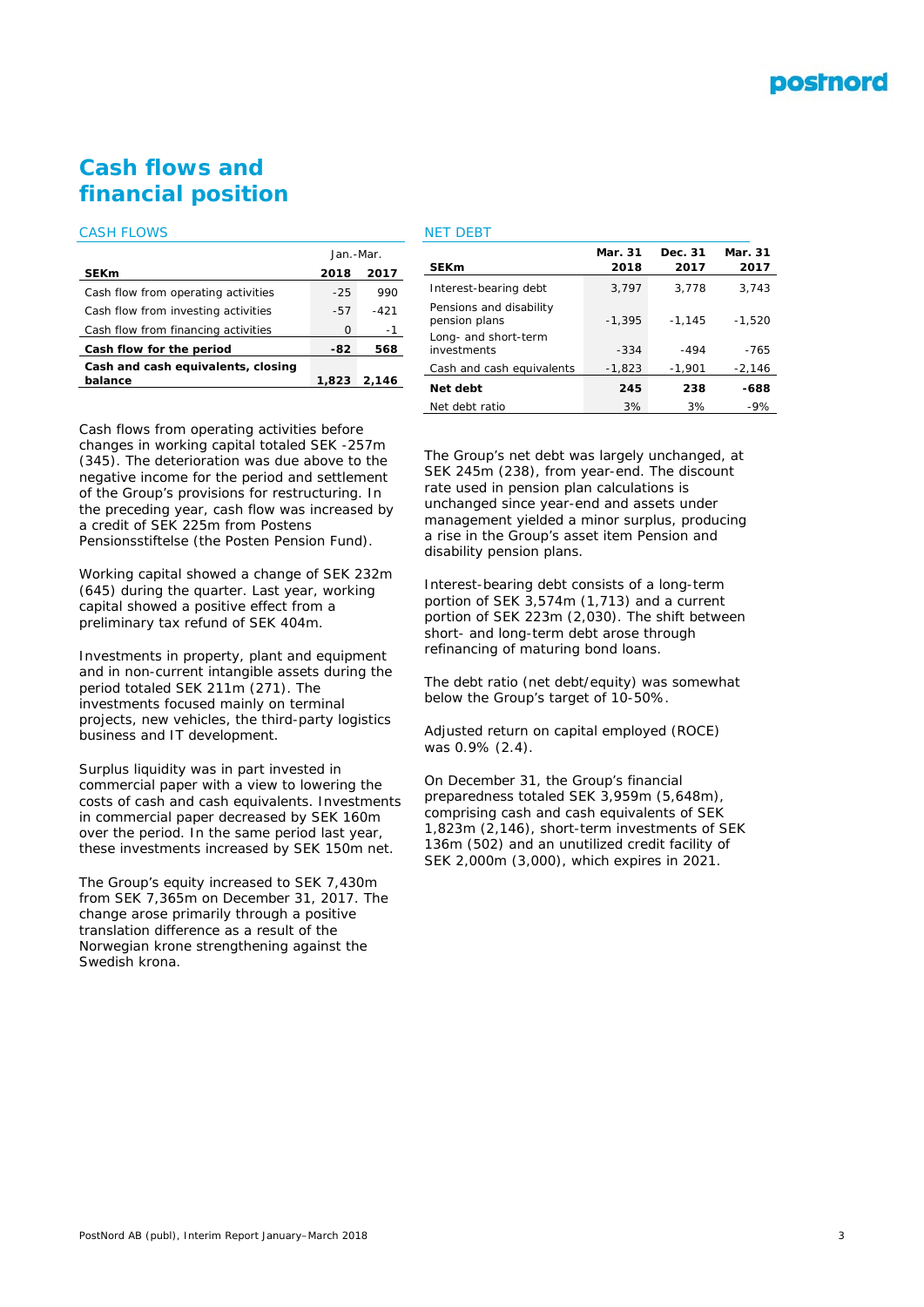

## **Sustainability**

The average number of employees (FTEs) totaled 29,469 (30,960), a reduction of 1,491 since Q1 2017. The number of employees has been reduced to align the business with lower income from products adversely affected by digitization, and to boost the Group's competitiveness. Sick leave was calculated at 5.7% (6.1). The level remains high but has gradually fallen. However, Q1 2018 shows the same level as in Q4 2017. To address the problem of sick leave, initiatives are being focused on both rehabilitation and preventive measures. During the first quarter 2018, the proportion of women at management levels 1-3 fell from 37.2% to 35.4% but at management levels 4-6 rose from 31.1% to 31.6%. The proportion of women in management positions overall rose from 32.2% to 32.4%.

Carbon dioxide emissions from the Group decreased by 2%, compared with the same quarter in 2017, to 86,136 tonnes. Since the base year 2009, the reduction has totaled 32% and the aim is to achieve -40% by no later than the end of 2020. In Sweden, emissions are falling thanks to a higher proportion of biodiesel and efficiency improvements in transport operations. In Denmark, optimization measures, a new production model and lower mail volumes led to a decrease of 21% in diesel consumption by PostNord vehicles. Shipments of pallets and general goods are increasing, which has led to an increase of 10% in emissions for external transportation. In Finland, the area of premises for the business was reduced with no loss of volume thanks to optimization measures. During the period, no major changes took place in operations in Norway, where a high proportion of transport operations take place by rail. In 2018, a reduction in air transport, a higher proportion of green electricity and an improved production model will bring environmental benefits.

On January 1, 2018, Sweden's new system of postal regulation entered into force, with a new legal requirement that 95% of stamped letters must be delivered within two working days at the latest. In the first quarter, delivery quality for stamped letters was 98.9%.

In Denmark, a new production model was launched in January, introducing far-reaching changes in the distribution process for letters and parcels in the country. Delivery quality (rolling 12-months) for "Brevet" in Denmark was measured at 95.1%. In the case of parcels, weighted delivery quality in the Group was measured at 94.8% (rolling 12-months).

At the end of Q1, the proportion of total Group purchases from suppliers signed up to the Code of Conduct for Suppliers was around 70% (including procurement of services from service partners). In Q1, work on checking supplier compliance with the Code of Conduct for Suppliers continued. During the quarter, approximately 190 suppliers were requested to perform a self-assessment and six suppliers underwent a local audit.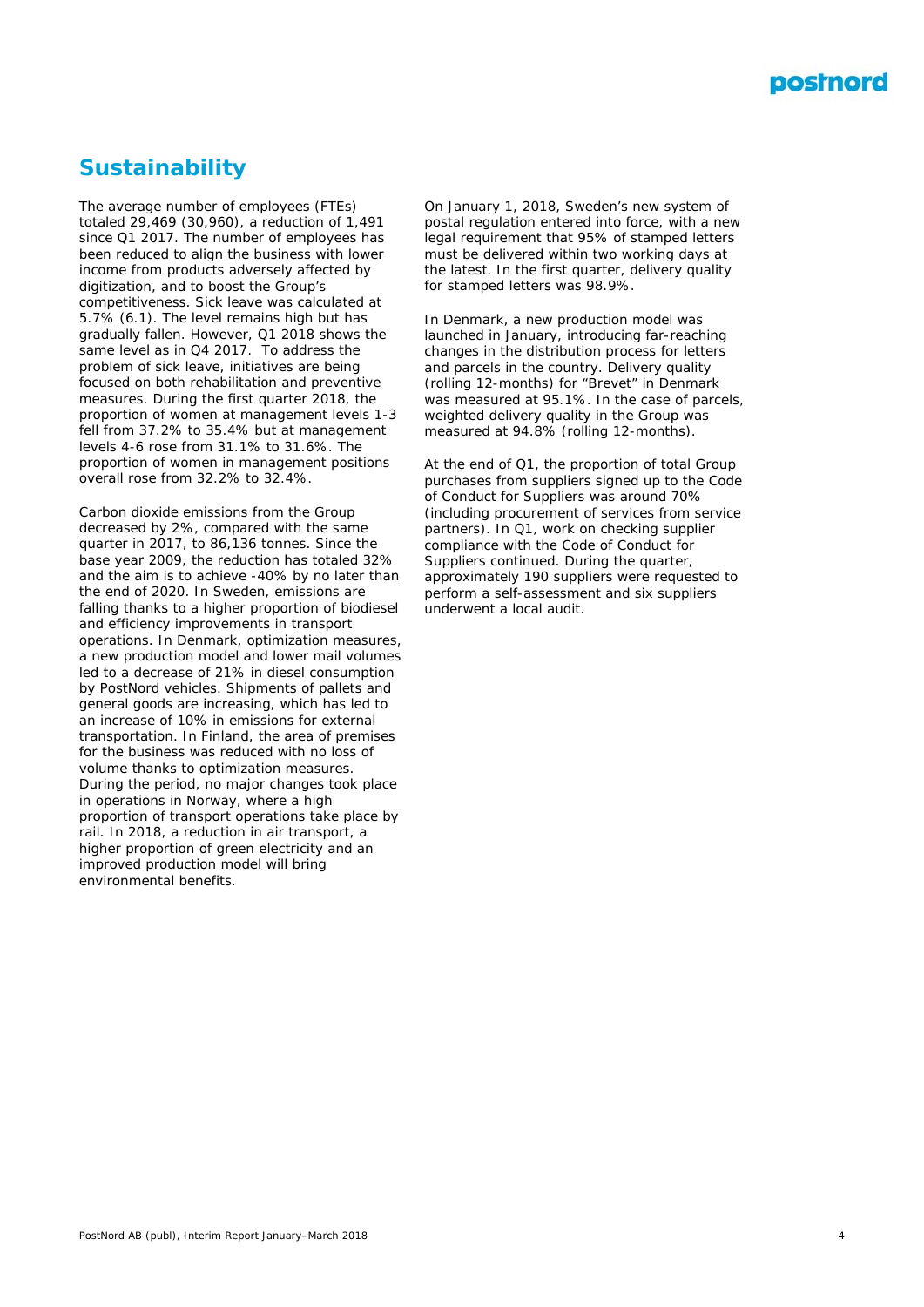

## POSTNORD SWEDEN

|                                  | Jan.-Mar. |       |  |
|----------------------------------|-----------|-------|--|
| <b>SEKm</b>                      | 2018      | 2017  |  |
| Net sales                        | 5,694     | 5,608 |  |
| $\Delta$ ("like for like")       | 2%        | $-2%$ |  |
| - Communication Services (ext.)  | 2,823     | 2,920 |  |
| $\Delta$ ("like for like")       | $-3%$     | $-5%$ |  |
| - eCommerce & Logistics (ext.)   | 2,601     | 2,447 |  |
| $\Delta$ ("like for like")       | 6%        | 5%    |  |
| - internal                       | 269       | 241   |  |
| Operating income (EBIT)          | 138       | 274   |  |
| Operating margin (EBIT)          | 2.4%      | 4.9%  |  |
| Items affecting comparability    |           |       |  |
| Adjusted operating income (EBIT) | 138       | 274   |  |
| Adjusted operating margin (EBIT) | 2.4%      | 4.9%  |  |

#### POSTNORD DENMARK

|                                  | Jan.-Mar.    |         |  |
|----------------------------------|--------------|---------|--|
| <b>SEKm</b>                      | 2018<br>2017 |         |  |
| Net sales                        | 2,006        | 2,214   |  |
| $\Delta$ ("like for like")       | $-13%$       | $-10%$  |  |
| - Communication Services (ext.)  | 890          | 1.138   |  |
| $\Delta$ ("like for like")       | -25%         | $-21%$  |  |
| - eCommerce & Logistics (ext.)   | 997          | 963     |  |
| $\Delta$ ("like for like")       | $-1%$        | 8%      |  |
| – internal                       | 119          | 112     |  |
| Operating income (EBIT)          | -199         | $-195$  |  |
| Operating margin (EBIT)          | $-9.9\%$     | $-8.8%$ |  |
| Items affecting comparability    |              | -97     |  |
| Adjusted operating income (EBIT) | -199         | -97     |  |
| Adjusted operating margin (EBIT) | -9.9%        | $-4.4%$ |  |
|                                  |              |         |  |

Net sales increased by 2% in Sweden, despite the effects of the timing of the Easter holiday. At Communication Services, sales decreased via continued digitization, resulting in a 11% decline in mail volumes including addressed direct mail. Sales for eCommerce & Logistics increased mainly through further growth in ecommerce, leading to higher B2C volumes, but also via growth in third-party logistics and consignment goods & mixed cargo groupage.

The fall in earnings during the quarter partly arose through the timing of the Easter holiday and partly through lower mail revenue and quality assurance costs. The changes in processing of imported VAT-liable items also gave rise to extra handling costs that exceeded the revenue for the items.



#### **Sales and adjusted EBIT**

Operating margin (Adjusted EBIT)

In Communication Services, like-for-like sales fell as a result of a 16% decrease in PostNord Denmark's mail volumes as part of the restructuring, in which, from the beginning of 2018 distribution of unaddressed direct mail and weekly newspapers would no longer be offered. The decline in eCommerce & Logistics followed from the decision, from 2018, not to offer service logistics solutions. Other logistics services, such as mixed-cargo groupage, report growth.

Income is still affected by the rapid digitization in Denmark. Unfortunately, EU approval for the funding of the transformation in Denmark is becoming protracted. As a result, personnel cutbacks cannot be implemented according to plan, which is causing extra costs of around SEK 30 million per month. The new production model went on stream on January 21, 2018 and is operating according to plan.





Net sales Operating margin (Adjusted EBIT)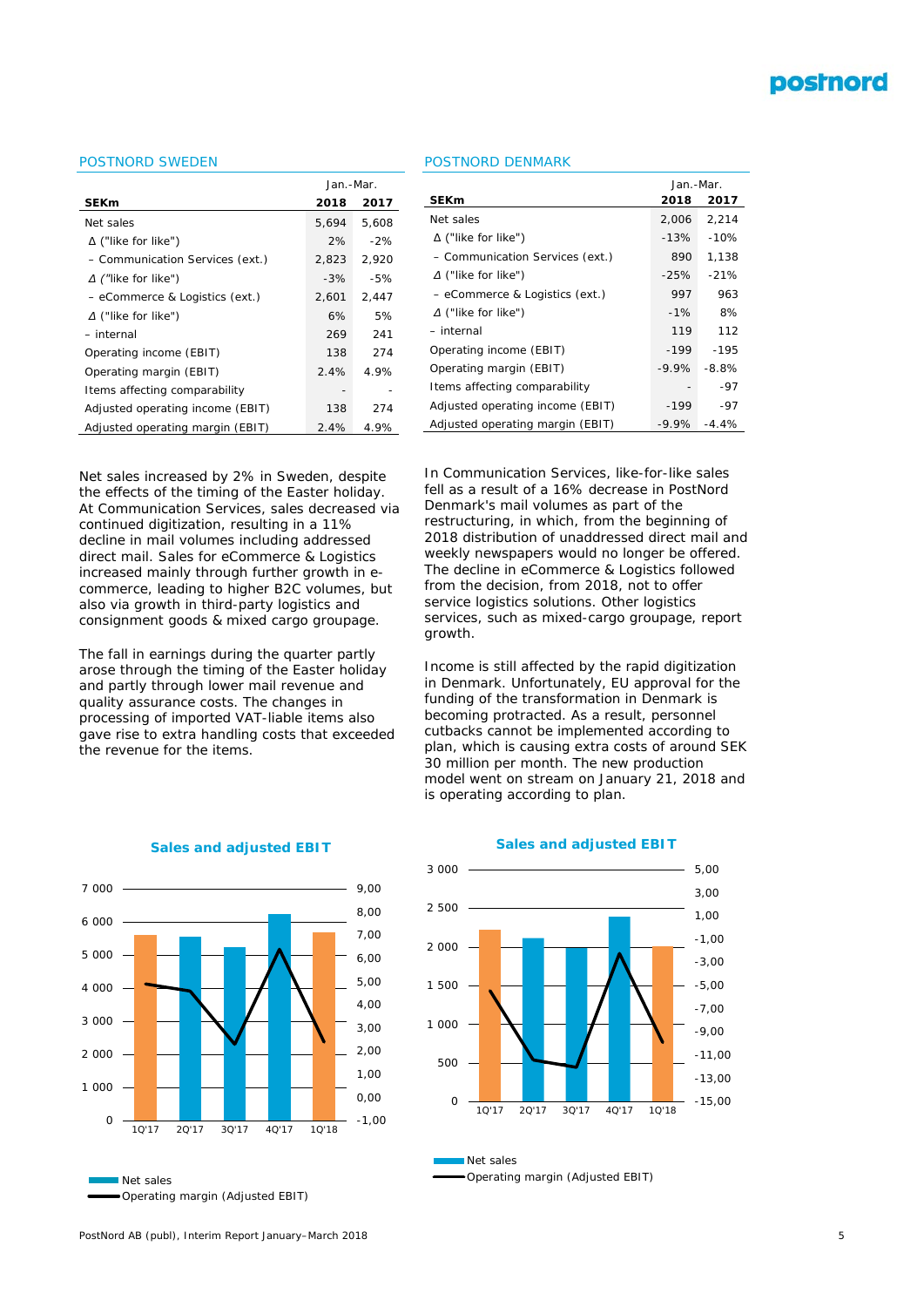

## POSTNORD NORWAY

|                                  | Jan.-Mar. |       |  |
|----------------------------------|-----------|-------|--|
| <b>SEKm</b>                      | 2018      | 2017  |  |
| Net sales                        | 965       | 960   |  |
| $\Delta$ ("like for like")       | 3%        | $-3%$ |  |
| - Communication Services (ext.)  | 11        | 13    |  |
| $\Delta$ ("like for like")       | $-10%$    | 45%   |  |
| - eCommerce & Logistics (ext.)   | 797       | 822   |  |
| $\Delta$ ("like for like")       | $-1\%$    | $-6%$ |  |
| - internal                       | 157       | 126   |  |
| Operating income (EBIT)          | 1         | 23    |  |
| Operating margin (EBIT)          | 0.1%      | 2.4%  |  |
| Items affecting comparability    |           |       |  |
| Adjusted operating income (EBIT) | 1         | 23    |  |
| Adjusted operating margin (EBIT) | 0.1%      | 2.4%  |  |

POSTNORD FINLAND

|                                  | Jan.-Mar. |      |  |
|----------------------------------|-----------|------|--|
| <b>SEKm</b>                      | 2018      | 2017 |  |
| Net sales                        | 268       | 251  |  |
| $\Delta$ ("like for like")       | 2%        | 7%   |  |
| - Communication Services (ext.)  | 2         | 4    |  |
| $\Delta$ ("like for like")       | $-39%$    | 2%   |  |
| - eCommerce & Logistics (ext.)   | 183       | 174  |  |
| $\Delta$ ("like for like")       | 0%        | 1%   |  |
| - internal                       | 83        | 73   |  |
| Operating income (EBIT)          | 1         | 1    |  |
| Operating margin (EBIT)          | 0.3%      | 0.5% |  |
| Items affecting comparability    |           |      |  |
| Adjusted operating income (EBIT) | 1         |      |  |
| Adjusted operating margin (EBIT) | 0.3%      | 0.5% |  |

Sales increased during the quarter, although by less than expected, due to continued competition in the logistics market and lowerthan-expected growth in e-commerce. In addition, as a result of the year-on-year effect of the timing of the Easter holiday, income for the first quarter was lower than in the preceding year.

The lower operating income is correlated to the lower revenue result. Actions have been taken to align costs with the adjusted volume expectations that are expected to deliver impact over the rest of the year.

Sales increased over the year's first quarter as a result of strong growth in parcels. Revenue in bulk logistics decreased due to underlying changes in the customer and product mixes.

Operating income was on a par with the preceding year, although with a certain shift in the mix, in which third-party logistics improved via productivity enhancements.

#### POSTNORD STRÅLFORS

|                                  | Jan.-Mar. |       |  |
|----------------------------------|-----------|-------|--|
| <b>SEKm</b>                      | 2018      | 2017  |  |
| Net sales                        | 519       | 557   |  |
| $\Delta$ ("like for like")       | $-8%$     | $-2%$ |  |
| - Communication Services (ext.)  | 484       | 525   |  |
| $\Delta$ ("like for like")       | $-9%$     | 0%    |  |
| – internal                       | 34        | 32    |  |
| Operating income (EBIT)          | 47        | 56    |  |
| Operating margin (EBIT)          | 9.0%      | 10.1% |  |
| Items affecting comparability    |           |       |  |
| Adjusted operating income (EBIT) | 47        | 56    |  |
| Adjusted operating margin (EBIT) | $9.0\%$   | 10.1% |  |

The decrease in sales arose primarily through a decline in printing and enveloping volumes due to digitization and lower sales in market communications. Digital services grew 9% over the quarter, compared with the preceding year. Digital services deliver considerably lower sales per item, compared with physical volumes.

The decrease in income for physical products was largely offset by income from digital products.

#### OTHER BUSINESS ACTIVITIES

|                                  | Jan.-Mar.    |       |  |
|----------------------------------|--------------|-------|--|
| SEKm                             | 2018<br>2017 |       |  |
| Net sales                        | 317          | 321   |  |
| $\Delta$ ("like for like")       | $0\%$        | -6%   |  |
| - Communication Services (ext.)  | 53           | 50    |  |
| $\Delta$ ("like for like")       | 5%           | $-2%$ |  |
| - eCommerce & Logistics (ext.)   | 263          | 270   |  |
| $\Delta$ ("like for like")       | $-1%$        | -6%   |  |
| – internal                       | 2            | 0     |  |
| Operating income (EBIT)          | 4            | 14    |  |
| Operating margin (EBIT)          | 1.2%         | 4.5%  |  |
| Items affecting comparability    |              |       |  |
| Adjusted operating income (EBIT) | 4            | 14    |  |
| Adjusted operating margin (EBIT) | 1.2%         | 4.5%  |  |

Sales overall were level with those of the preceding year, but with underlying changes in the customer mix, with increased sales among addressed mail companies but lower revenue in Direct Link as a result of lower growth. The new treatment of VAT-liable items in Sweden was in part a factor in lower export volumes arriving in Sweden.

Operating income decreased, mainly as a result of lower revenue.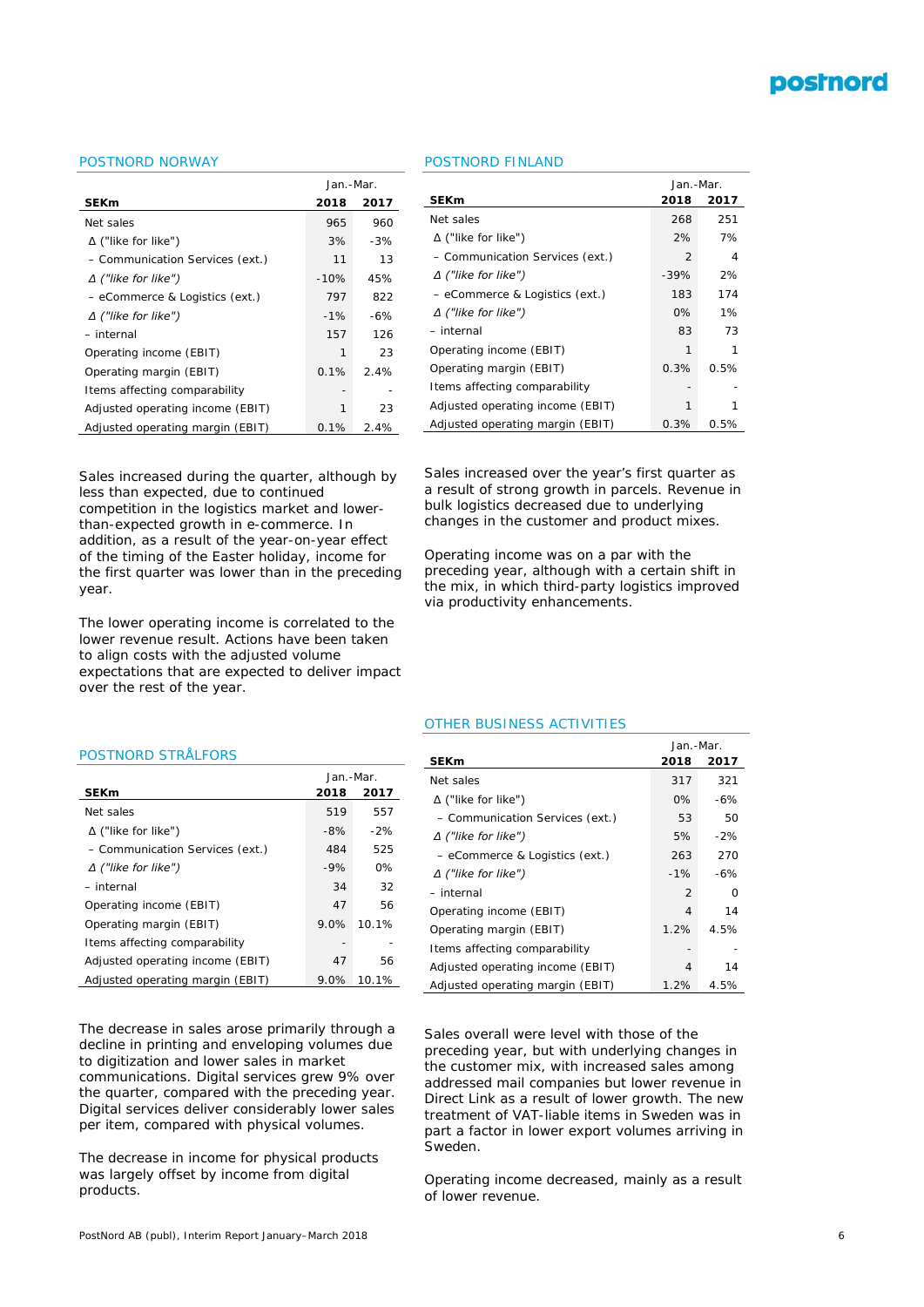

## PARENT COMPANY

The Parent Company conducted very limited operations, in the form of intra-Group services. No net sales were recognized during the quarter or in the comparable quarter last year. Net income totaled SEK -11m (-16).

#### MAJOR EVENTS AFTER THE REPORTING PERIOD

PostNord has no major events after the reporting period to report.

Solna, April 26, 2018 PostNord AB (publ), CIN 556771-2640

## **Håkan Ericsson**

*President and Group CEO*

This information is such that PostNord AB (publ) is obliged to make public pursuant to the EU Market Abuse Regulation and the Securities Markets Act. The information was submitted for publication, through the agency of the below-mentioned contact person below, at 1.00 p.m. CET on April 26, 2018.

#### FINANCIAL CALENDAR

Annual General Meeting<br>
Interim report January-June 2018<br>
July 18, 2018 Interim report January-June 2018 July 18, 2018 Interim report January-September 2018 Year-end financial report 2018 February 1, 2019<br>Annual Report 2018 **February 1, 2019** Annual Report 2018

#### CONTACT DETAILS

#### **CFO**

Gunilla Berg, +46 (0)10 436 00 00

## Chief Communications Officer

Thomas Backteman, Tel.: +46 (0)10 436 00 00

Contact: [ir@postnord.com](mailto:ir@postnord.com)

#### Sweden

Mailing address: SE-105 00 Stockholm Visiting address: Terminalvägen 24, Solna Tel.: +46 (0)10 436 00 00 www.postnord.com

#### Denmark

Mailing and visiting address: Hedegaardsvej 88 DK-2300 Copenhagen S Tel.: +45 (0)70 70 70 30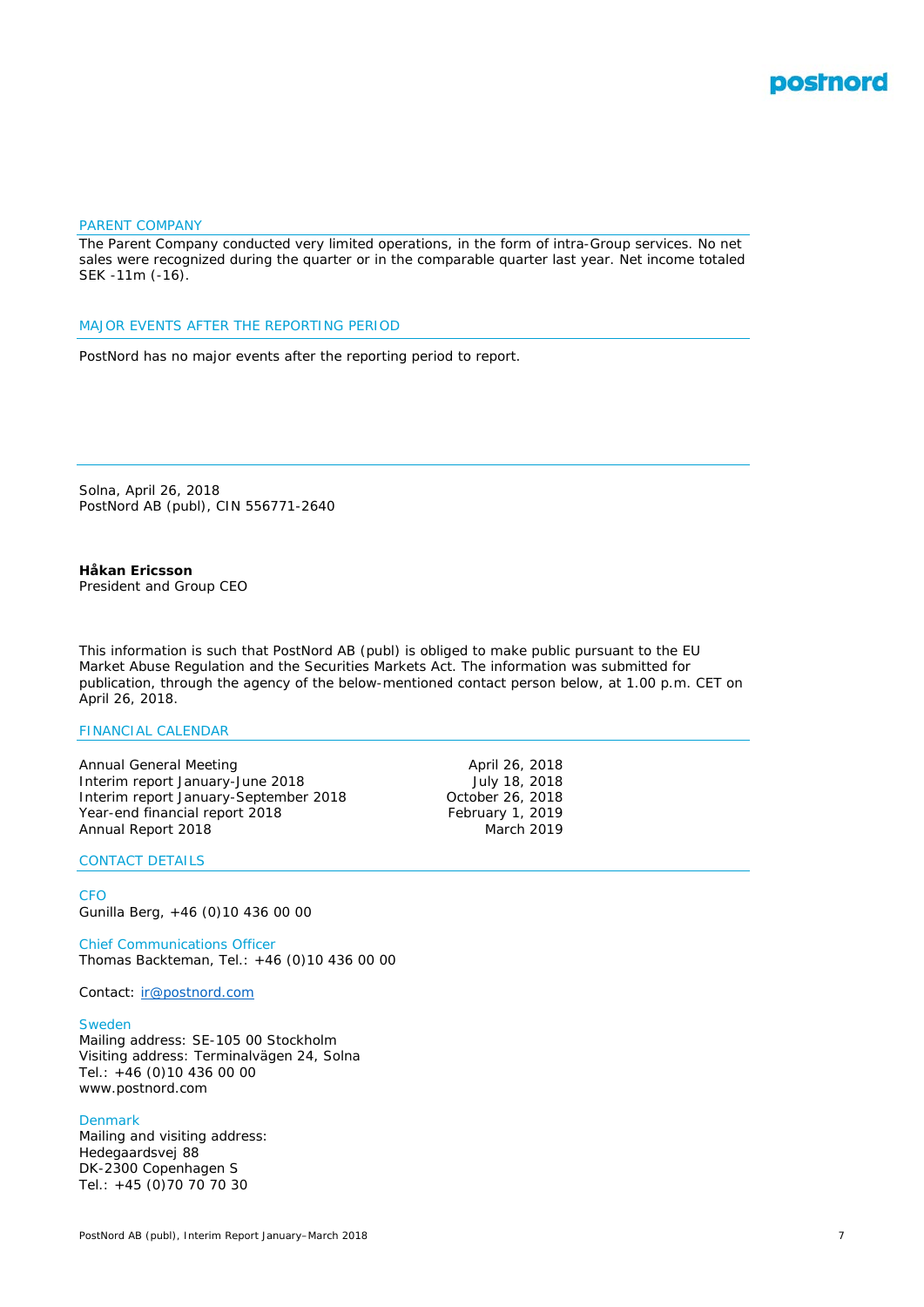

# **Group financial statements**

## **Income statement**

|                                            |             | Jan-Mar      | Jan-Mar  | Jan-Dec        |
|--------------------------------------------|-------------|--------------|----------|----------------|
| <b>SEKm</b>                                | <b>Note</b> | 2018         | 2017     | 2017           |
|                                            | 1           |              |          |                |
| Net sales                                  |             | 9,102        | 9,328    | 37,007         |
| Other income                               |             | 144          | 70       | 324            |
| Income                                     | 3           | 9,246        | 9,398    | 37,331         |
| Personnel expenses                         |             | $-4,086$     | $-4,237$ | $-16,792$      |
| Transport expenses                         |             | $-2,688$     | $-2,552$ | $-10,542$      |
| Other expenses                             |             | $-2,242$     | $-2,191$ | $-8,804$       |
| Depreciation, amortization and impairments |             | $-305$       | $-324$   | $-1,317$       |
| <b>Expenses</b>                            |             | $-9,321$     | $-9,304$ | $-37,455$      |
| <b>OPERATING INCOME</b>                    |             | $-74$        | 94       | $-124$         |
| Financial income                           |             | 12           | 3        | 60             |
| Financial expenses                         |             | $-12$        | $-17$    | $-72$          |
| <b>Net financal items</b>                  |             | $\mathbf 0$  | $-14$    | $-12$          |
| <b>INCOME BEFORE TAX</b>                   |             | $-75$        | 80       | $-136$         |
| Tax                                        |             | $-92$        | $-64$    | $-201$         |
| <b>NET INCOME</b>                          |             | $-167$       | 16       | $-337$         |
| <b>Attributable to</b>                     |             |              |          |                |
| Parent company shareholders                |             | $-168$       | 15       | $-339$         |
| Non-controlling interests                  |             | $\mathbf{1}$ | 1        | $\overline{2}$ |
| Earnings per share, SEK                    |             | $-0.08$      | 0.01     | $-0.17$        |
|                                            |             |              |          |                |

## **Statement of comprehensive income**

|                                                           | Jan-Mar | Jan-Mar | Jan-Dec |
|-----------------------------------------------------------|---------|---------|---------|
| <b>SEKm</b>                                               | 2018    | 2017    | 2017    |
| <b>NET INCOME</b>                                         | $-167$  | 16      | $-337$  |
| <b>OTHER COMPREHENSIVE INCOME</b>                         |         |         |         |
| I tems that cannot be transferred to net income           |         |         |         |
| Revaluation of pension liabilities                        | 55      | 315     | 214     |
| Change in deferred tax                                    | $-12$   | $-69$   | $-47$   |
| <b>Total</b>                                              | 43      | 246     | 167     |
| I tems that have been or may be transferred to net income |         |         |         |
| Cash flow hedges after tax                                |         | 1       | 4       |
| <b>Translation differences</b>                            | 188     | $-35$   | $-118$  |
| Total                                                     | 189     | $-34$   | $-114$  |
| <b>TOTAL OTHER COMPREHENSIVE INCOME</b>                   | 232     | 212     | 53      |
| <b>COMPREHENSIVE TOTAL INCOME</b>                         | 65      | 228     | $-284$  |
| <b>Attributable to</b>                                    |         |         |         |
| Parent company shareholders                               | 64      | 227     | $-286$  |
| Non-controlling interests                                 | 1       | 1       | 2       |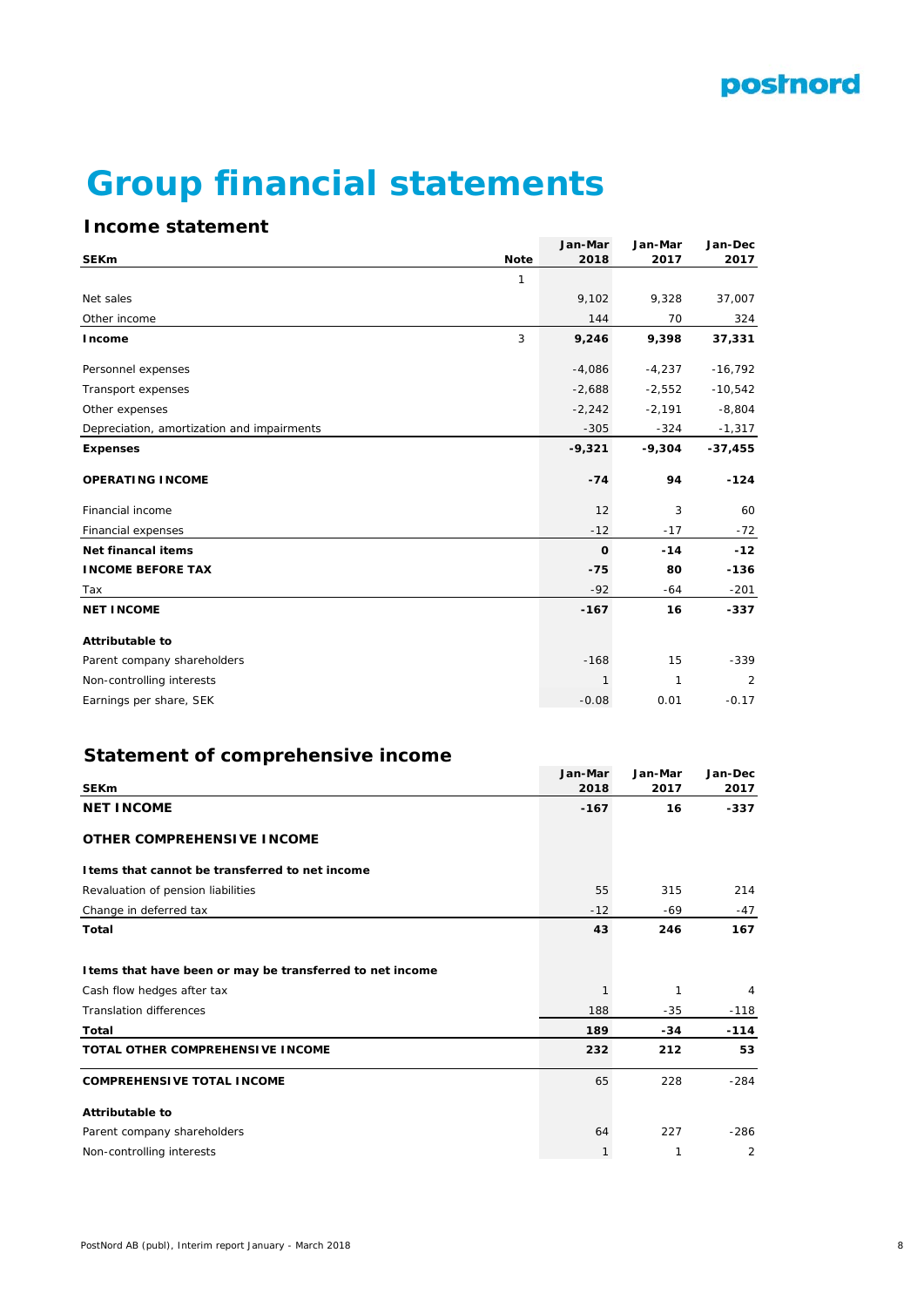## postnord

## **Statement of financial position**

|                                                           |             | Mar 31,          | Dec 31,  | Mar 31,  |
|-----------------------------------------------------------|-------------|------------------|----------|----------|
| <b>SEKm</b>                                               | <b>Note</b> | 2018             | 2017     | 2017     |
|                                                           | 1           |                  |          |          |
| <b>ASSETS</b>                                             |             |                  |          |          |
| Goodwill                                                  |             | 2 6 3 4          | 2,560    | 2.588    |
| Other intangible assets                                   |             | 778              | 792      | 867      |
| Property, plant and equipment                             |             | 7871             | 7,822    | 7,921    |
| Participations in associated companies and joint ventures |             | 92               | 81       | 70       |
| <b>Financial investments</b>                              | 5           | 198              | 198      | 263      |
| Non-current receivables                                   |             | 1 5 5 1          | 1,285    | 1,615    |
| Deferred tax assets                                       |             | 112              | 123      | 92       |
| Total non-current assets                                  |             | 13 2 3 6         | 12,861   | 13,416   |
| Inventories                                               |             | 91               | 88       | 99       |
| Tax assets                                                |             | 232              | 226      | 140      |
| Trade receivables                                         | 5           | 4,368            | 4,833    | 4,465    |
| Prepaid expenses and accrued income <sup>1)</sup>         |             | 1,584            | 1,402    | 1,247    |
| Other receivables <sup>1)</sup>                           |             | 165              | 167      | 176      |
| Short-term investments                                    | 5           | 136              | 296      | 502      |
| Cash and cash equivalents                                 | 5           | 1,823            | 1,901    | 2,146    |
| Assets held for sale                                      |             | 129              | 125      | 136      |
| <b>Total current assets</b>                               |             | 8528             | 9,038    | 8,911    |
|                                                           |             |                  |          |          |
| <b>TOTAL ASSETS</b>                                       |             | 21 764           | 21,899   | 22,327   |
| <b>EQUITY AND LIABILITIES</b>                             |             |                  |          |          |
| <b>EQUITY</b>                                             |             |                  |          |          |
|                                                           |             |                  |          |          |
| Capital stock                                             |             | 2,000            | 2,000    | 2,000    |
| Other contributed equity                                  |             | 9,954            | 9,954    | 9,954    |
| Reserves                                                  |             | -1,558           | $-1,747$ | $-1,667$ |
| Retained earnings                                         |             | $-2,970$<br>7426 | $-2,845$ | $-2,412$ |
| Total equity attributable to parent company shareholders  |             |                  | 7,362    | 7,875    |
|                                                           |             |                  |          |          |
| <b>Non-controlling interests</b>                          |             | 4                | 3        | 4        |
| <b>TOTAL EQUITY</b>                                       |             | 7430             | 7,365    | 7,879    |
|                                                           |             |                  |          |          |
| <b>LIABILITIES</b>                                        |             |                  |          |          |
| Non-current interest-bearing liabilities                  | 5           | 3 5 7 4          | 3,556    | 1,713    |
| Other non-current liabilities                             |             | 52               | 52       | 48       |
| Other provisions                                          |             | 1 565            | 1,724    | 1,390    |
| Deferred tax liabilities                                  |             | 831              | 744      | 888      |
| <b>Total non-current liabilities</b>                      |             | 6022             | 6,076    | 4,039    |
| Current interest-bearing liabilities                      | 5           | 223              | 222      | 2,030    |
| Trade payables                                            | 5           | 2 3 9 4          | 2,638    | 2,295    |
| <b>Tax liabilities</b>                                    |             | 30               | 42       | 77       |
| Other current liabilities                                 | 5           | 1 5 8 5          | 1,457    | 1,643    |
| Accrued expenses and prepaid income                       |             | 3 5 4 7          | 3,507    | 3,786    |
| Other provisions                                          |             | 533              | 592      | 578      |
| <b>Total current liabilities</b>                          |             | 8312             | 8,458    | 10,409   |
|                                                           |             |                  |          |          |
| <b>TOTAL LIABILITIES</b>                                  |             | 14 3 3 4         | 14,534   | 14,448   |
| TOTAL EQUITY AND LIABILITIES                              |             | 21,764           | 21,899   | 22,327   |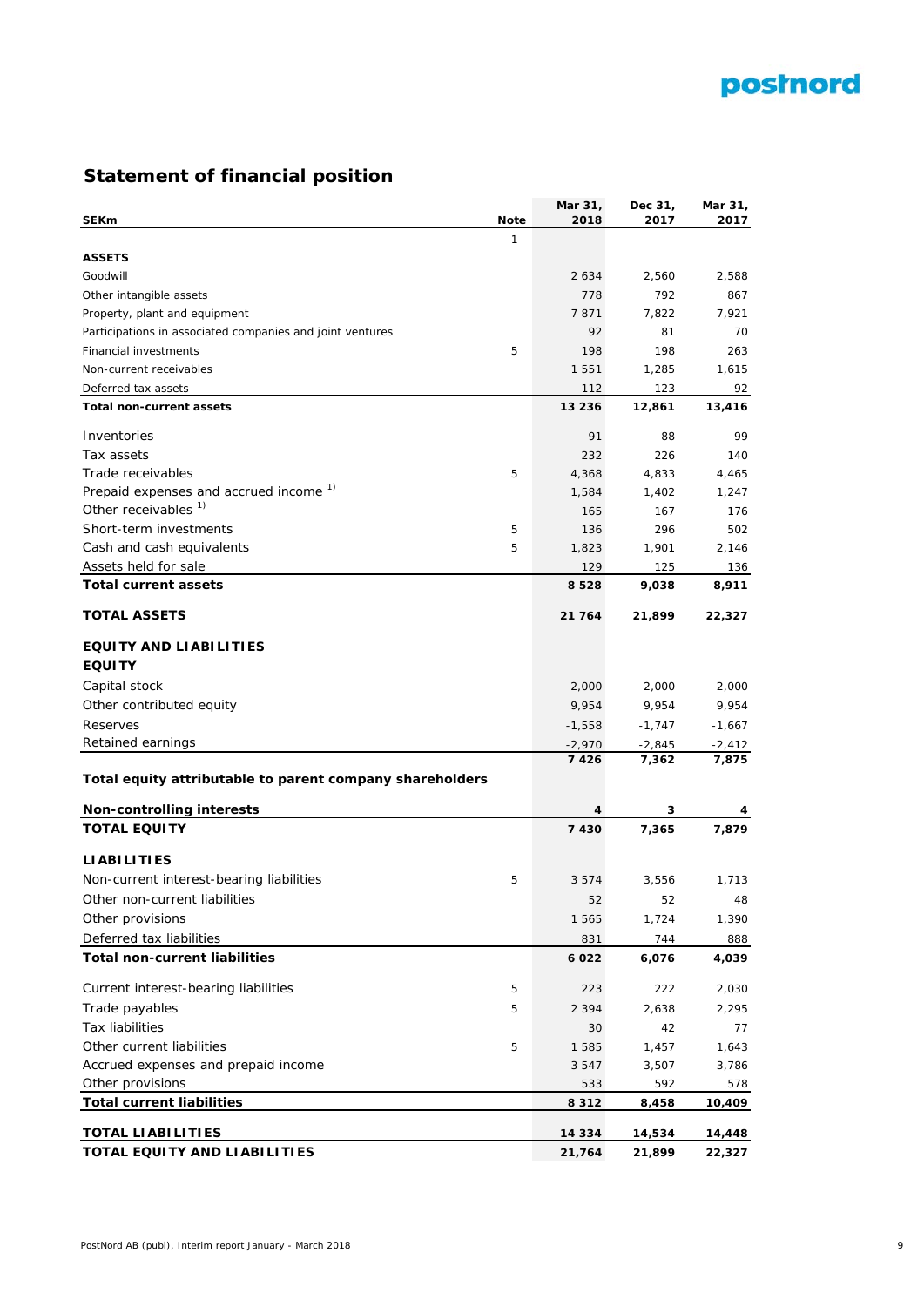

## **Statement of cash flows**

| <b>SEKm</b>                                                              | Jan-Mar<br>2018 | Jan-Mar<br>2017 | Jan-Dec<br>2017 |
|--------------------------------------------------------------------------|-----------------|-----------------|-----------------|
| <b>OPERATING ACTIVITIES</b>                                              |                 |                 |                 |
| Income before tax                                                        | $-75$           | 80              | $-136$          |
| Adjustments for non-cash items                                           | $-94$           | 303             | 1,933           |
| Paid income tax                                                          | $-88$           | $-38$           | -398            |
| Cash flow from operating activities before changes in working<br>capital | $-257$          | 345             | 1,399           |
| Cash flow from changes in working capital                                |                 |                 |                 |
|                                                                          |                 |                 |                 |
| Increase(-)/decrease(+) in inventories                                   | $-3$            | $\mathbf{1}$    | 13              |
| Increase(-)/decrease(+) in other operating receivables                   | 349             | 633             | 93              |
| Increase(+)/decrease(-) in other operating liabilities                   | $-85$           | 9               | $-106$          |
| Other changes in working capital                                         | $-29$           | 2               | $-38$           |
| Changes in working capital                                               | 232             | 645             | -38             |
| Cash flow from operating activities                                      | $-25$           | 990             | 1,361           |
| <b>INVESTING ACTIVITIES</b>                                              |                 |                 |                 |
| Acquisition of property, plant and equipment                             | $-168$          | $-193$          | $-958$          |
| Sale of property, plant and equipment                                    | 5               | 3               | 23              |
| Acquisition of other intangible fixed assets                             | $-43$           | $-78$           | $-238$          |
| Acquisition of financial assets                                          | $-11$           | $-253$          | $-589$          |
| Sale of financial assets                                                 | 160             | 100             | 695             |
| Cash flow from investing activities                                      | -57             | -421            | $-1,067$        |
| <b>FINANCING ACTIVITIES</b>                                              |                 |                 |                 |
| Amortized debts                                                          |                 |                 | $-2,483$        |
| New loans                                                                |                 |                 | 2,525           |
| Dividend paid                                                            |                 |                 | $-2$            |
| Increase(+)/decrease(-) in other interest-bearing liabilities            | $\mathbf{O}$    | $-1$            | -9              |
| Cash flow from financing activities                                      | $\mathbf{o}$    | $-1$            | 31              |
| <b>CASH FLOW FOR THE PERIOD</b>                                          | -82             | 568             | 325             |
| Cash and cash equivalents, opening balance                               | 1,901           | 1,577           | 1,577           |
| Translation difference in cash and cash equivalents                      | 4               | 1               | -1              |
| Cash and cash equivalents, closing balance                               | 1,823           | 2,146           | 1,901           |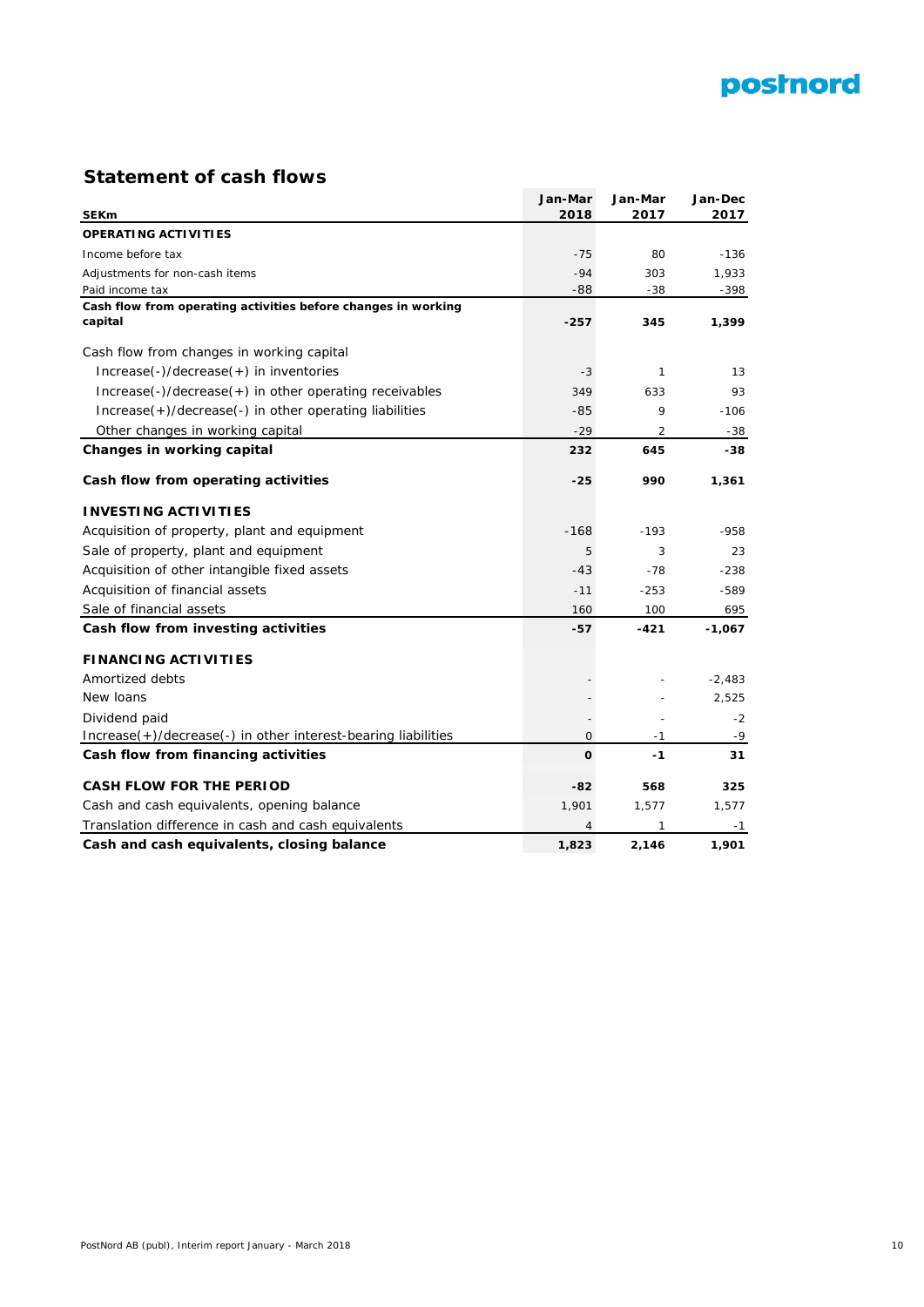

## **Statement of changes in equity**

| Equity attributable to the parent company's shareholders |            |                                                                 |                            |                    |                      |                          |                 |
|----------------------------------------------------------|------------|-----------------------------------------------------------------|----------------------------|--------------------|----------------------|--------------------------|-----------------|
|                                                          |            |                                                                 |                            |                    |                      | Non-                     |                 |
|                                                          | Capital    | Contributed                                                     | Translation                | Hedging            | Retained             | controlling              | Total           |
| <b>SEKm</b>                                              | stock $1)$ | equity                                                          | differences                | reserve            | earnings             | interests                | equity          |
|                                                          |            |                                                                 |                            |                    |                      |                          |                 |
| Opening balance Jan 1, 2017                              | 2,000      | 9,954                                                           | $-1,631$                   | -2                 | $-2,673$             | 3                        | 7,651           |
| Net income for the period                                |            |                                                                 |                            |                    | 15                   | $\mathbf{1}$             | 16              |
|                                                          |            |                                                                 |                            |                    |                      |                          |                 |
| Other comprehensive income for the<br>period             |            |                                                                 |                            |                    |                      |                          |                 |
| Total comprehensive income for the                       |            |                                                                 | $-35$                      | 1                  | 246                  |                          | 212             |
| period                                                   |            |                                                                 | -35                        | 1                  | 261                  | 1                        | 228             |
|                                                          |            |                                                                 |                            |                    |                      |                          |                 |
| Dividend                                                 |            |                                                                 |                            |                    |                      |                          |                 |
| Closing balance Mar 31, 2017                             | 2,000      | 9,954                                                           | $-1,666$                   | $-1$               | $-2,412$             | 4                        | 7,879           |
|                                                          |            | <b>Equity attributable to the parent company's shareholders</b> |                            |                    |                      |                          |                 |
|                                                          | Capital    |                                                                 |                            |                    |                      | Non-                     |                 |
| <b>SEKm</b>                                              | stock $1)$ | Contributed<br>equity                                           | Translation<br>differences | Hedging<br>reserve | Retained<br>earnings | controlling<br>interests | Total<br>equity |
|                                                          |            |                                                                 |                            |                    |                      |                          |                 |
| Opening balance Apr 1, 2017                              | 2,000      | 9,954                                                           | $-1,666$                   | -1                 | $-2,412$             | 4                        | 7,879           |
| Comprehensive income for the<br>period                   |            |                                                                 |                            |                    |                      |                          |                 |
| Net income for the period                                |            |                                                                 |                            |                    | $-354$               | $\mathbf{1}$             | $-353$          |
| Other comprehensive income for the                       |            |                                                                 |                            |                    |                      |                          |                 |
| period                                                   |            |                                                                 | -83                        | 3                  | $-79$                |                          | $-159$          |
| Total other comprehensive income                         |            |                                                                 |                            |                    |                      |                          |                 |
| for the period                                           |            |                                                                 | -83                        | 3                  | -433                 | 1                        | -512            |
| Dividend                                                 |            |                                                                 |                            |                    |                      | $-2$                     | $-2$            |
|                                                          |            |                                                                 |                            |                    |                      |                          |                 |
| Closing balance Dec 31, 2017                             | 2,000      | 9,954                                                           | $-1,749$                   | 2                  | $-2,845$             | 3                        | 7,365           |
|                                                          |            | Equity attributable to the parent company's shareholders        |                            |                    |                      |                          |                 |
|                                                          |            |                                                                 |                            |                    |                      | Non-                     |                 |
|                                                          | Capital    | Contributed                                                     | Translation                | Hedging            | Retained             | controlling              | Total           |
| <b>SEKm</b>                                              | stock $1$  | equity                                                          | differences                | reserve            | earnings             | interests                | equity          |
| Opening balance Jan 1, 2018                              | 2,000      | 9,954                                                           | $-1,749$                   | $\overline{2}$     | $-2,845$             | 3                        | 7,365           |
| Other comprehensive income for the                       |            |                                                                 |                            |                    |                      |                          |                 |
| period                                                   |            |                                                                 |                            |                    |                      |                          |                 |
| Net income for the period                                |            |                                                                 |                            |                    | $-168$               | $\mathbf{1}$             | -167            |
| Other comprehensive income for the                       |            |                                                                 |                            |                    |                      |                          |                 |
| period                                                   |            |                                                                 | 188                        | 1                  | 43                   |                          | 232             |
| Total other comprehensive income<br>for the period       |            |                                                                 | 188                        | 1                  | $-125$               | $\mathbf{1}$             | 65              |

Dividend - - - - - - **-**

**Closing balance Mar 31, 2018 2,000 9,954 -1,561 3 -2,970 4 7,430**

 $1)$  Number of shares is 2,000,000,001: 1,524,905,971 ordinary shares and 475,094,030 series B shares.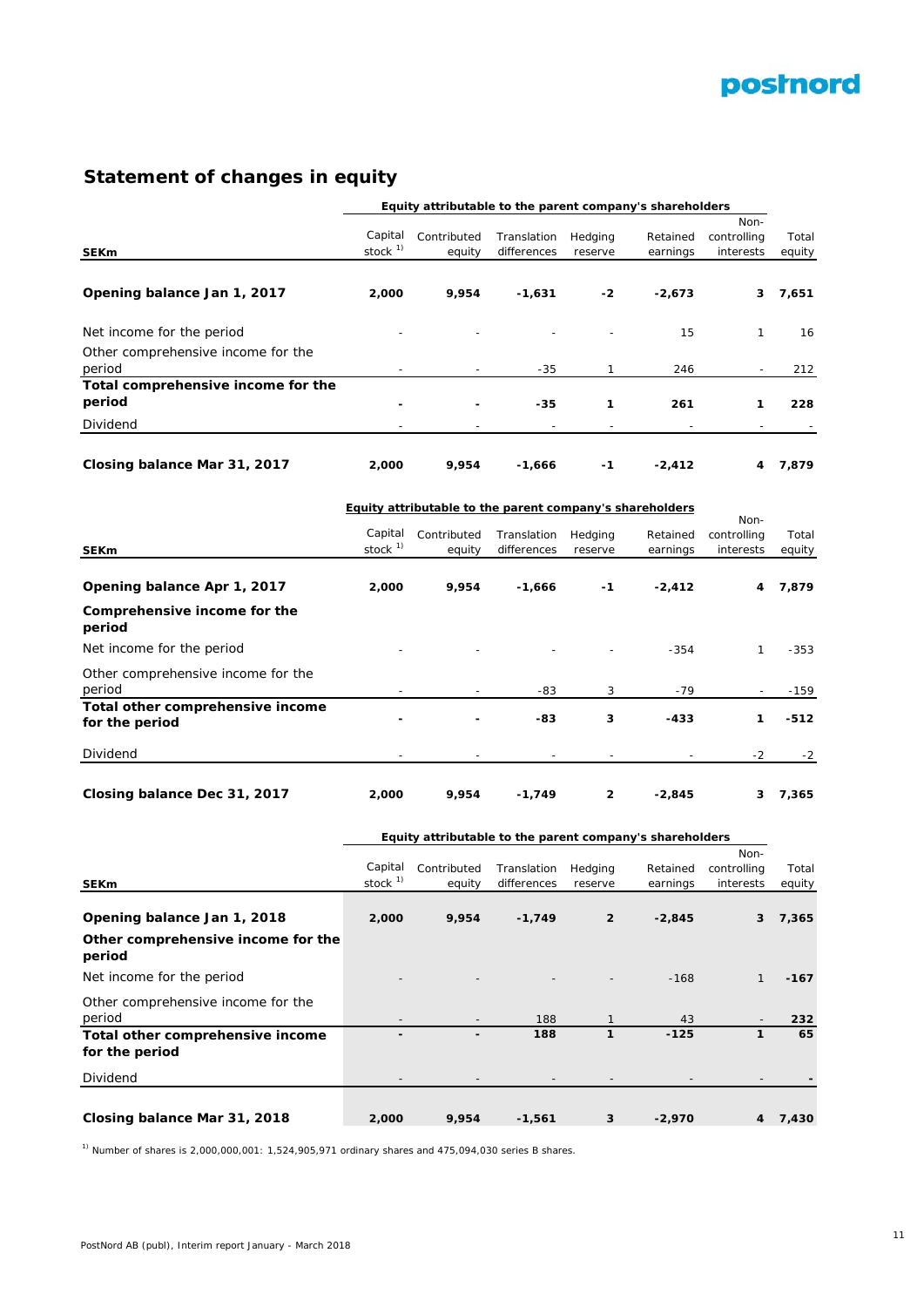# **Parent company financial reports in brief**

## **Income statement**

|                                            |             | Jan-Mar | Jan-Mar | Jan-Dec |
|--------------------------------------------|-------------|---------|---------|---------|
| <b>SEK<sub>m</sub></b>                     | <b>Note</b> | 2018    | 2017    | 2017    |
|                                            | 1           |         |         |         |
| Other income                               |             | 4       | 4       | 16      |
| Income                                     |             | 4       | 4       | 16      |
| Personnel expenses                         |             | -6      | -8      | $-30$   |
| Other expenses                             |             | $-1$    | $-2$    | $-12$   |
| <b>Operating expenses</b>                  |             | $-7$    | $-10$   | $-42$   |
| <b>OPERATING INCOME</b>                    |             | $-3$    | -6      | $-26$   |
| Interest income and similar income items   |             | 1       | 0       |         |
| Interest expense and similar expense items |             | $-9$    | $-10$   | -65     |
| <b>Financial items</b>                     |             | -8      | $-10$   | -65     |
| Income after financial items               |             | $-11$   | $-16$   | -91     |
| Balance sheet appropriations               |             |         |         | 90      |
| Income before tax                          |             | $-11$   | $-16$   | $-1$    |
| Tax                                        |             |         |         | $-3$    |
| <b>NET INCOME</b>                          |             | $-11$   | $-16$   | -4      |

## **Statement of comprehensive income**

| <b>SEKm</b>                               | Jan-Mar<br>2018 | Jan-Mar<br>2017 | Jan-Dec<br>2017 |
|-------------------------------------------|-----------------|-----------------|-----------------|
| Net income                                | $-11$           | $-16$           | $-4$            |
| Other comprehensive income for the period |                 | -               |                 |
| <b>COMPREHENSIVE INCOME</b>               | $-11$           | -16             | -4              |

## **Balance sheet**

|                                     |             | Mar 31, | Dec 31, | Mar 31, |
|-------------------------------------|-------------|---------|---------|---------|
| <b>SEKm</b>                         | <b>Note</b> | 2018    | 2017    | 2017    |
|                                     | 1           |         |         |         |
| <b>ASSETS</b>                       |             |         |         |         |
| <b>Financial assets</b>             |             | 11.699  | 11,699  | 11,696  |
| <b>Total non-current assets</b>     |             | 11,699  | 11,699  | 11,696  |
| Current receivables                 |             | 7,226   | 7,320   | 8,193   |
| <b>Total current assets</b>         |             | 7,226   | 7,320   | 8,193   |
| <b>TOTAL ASSETS</b>                 |             | 18,925  | 18,928  | 19,889  |
| <b>EQUITY AND LIABILITIES</b>       |             |         |         |         |
| Equity                              |             | 15,753  | 15,764  | 15,748  |
| Non-current liabilities             |             | 2,978   | 2,978   | 2,102   |
| <b>Current liabilities</b>          |             | 194     | 186     | 2,039   |
| <b>TOTAL EQUITY AND LIABILITIES</b> |             | 18,925  | 18,928  | 19,889  |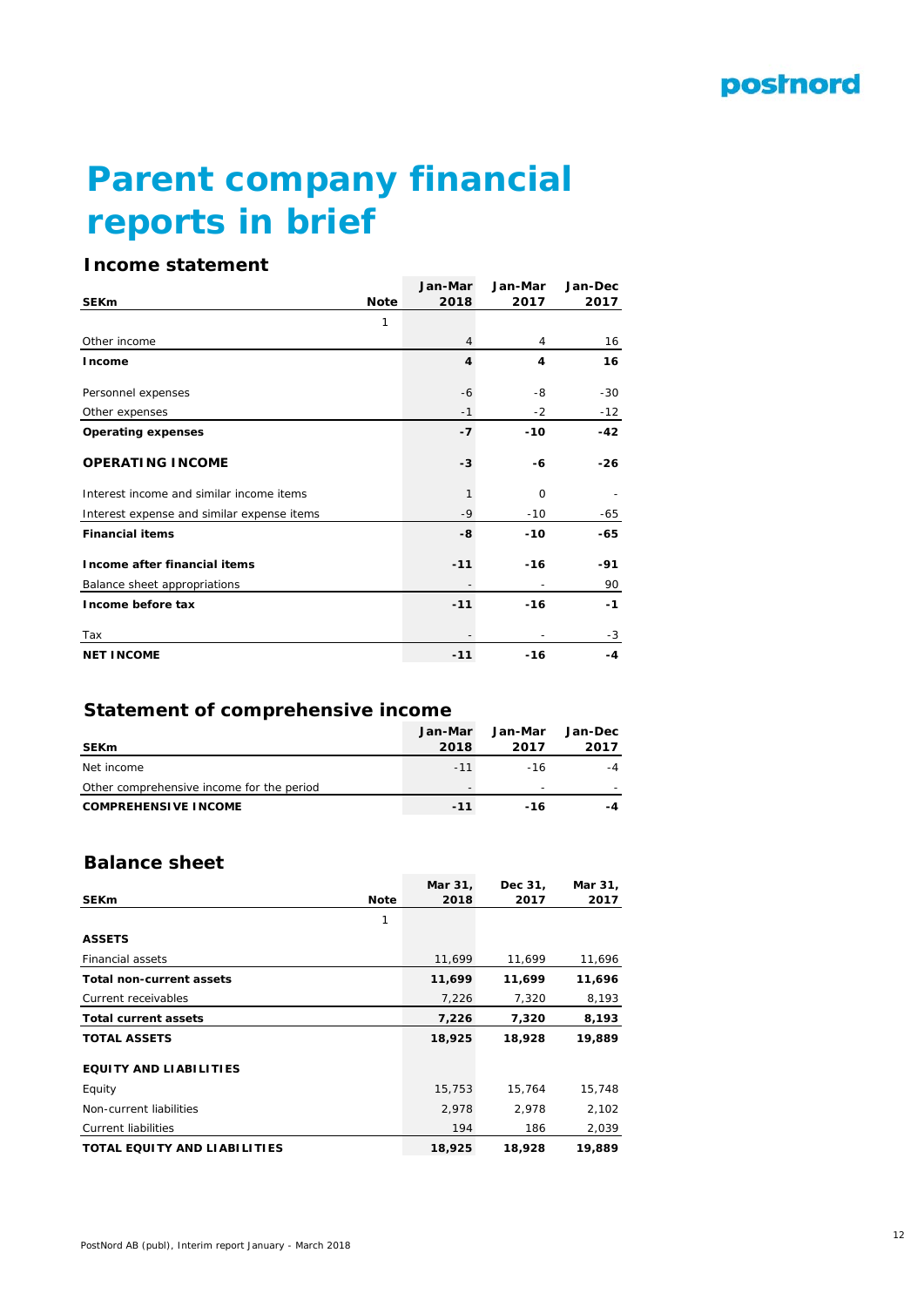

# **Notes to financial statements**

## Note 1 – Accounting principles

The Group's interim report has been prepared in accordance with IAS 34 Interim Financial Reporting and supplementary rules in the Swedish Annual Accounts Act. The provisions of Chapter 9 of the Swedish Annual Accounts are applied in the Parent Company. Other disclosures in accordance with IAS 34.16A are presented both in the financial statements and other parts of the interim report.

#### **Impact of adoption of IFRS 9 and IFRS 15**

The Group and the Parent Company apply IFRS 9 Financial Instruments and IFRS 15 Revenue from Contracts with Customers with effect from January 1, 2018. The adoption of IFRS 9 and IFRS 15 has not required any adjustment to the Group's opening equity either in 2017 or 2018.

In the case of IFRS 9, information provided for comparison has not been restated. Changes in principles for impairments of loan and trade accounts receivable affect recognized income for the Group and its financial position. The Group has taken the view that all financial assets previously measured at fair value should continue to be measured at fair value and that loan and trade receivables also continue to meet the criteria to be recognized at amortized cost.

The Group applies the simplified approach to recognition of expected credit losses on trade receivables. This means that expected credit losses for the remaining time to maturity are taken into account. In the case of certain receivables and cash and cash equivalents, the general approach is taken to expected credit losses. These receivables generally have a short time to maturity.

In the case of IFRS 15, PostNord has opted for full retrospective application, meaning that revenue for the year shown for comparison is recognized in accordance with IFRS 15. For more information, see Note 3.

A number of new or revised IFRSs will come into effect in the next few financial years and have not been adopted early in the preparation of these financial statements. Work on IFRS 16 continues, with an indepth analysis of the lease portfolio. The Group is planning to apply the modified retroactive approach, in which the accrued effect of the transition will be recognized in the opening balance on January 1, 2019.

Otherwise, the same accounting policies and calculation methods have been used in the interim report as in the 2017 annual report for the Group and Parent Company.

## Note 2 - Risks

The Parent Company and the Group are exposed to strategic, operational and financial risks. The Danish business is undergoing a far-reaching transition to a new production model in order to bring about longterm sustainable profitability. This will involve major restructuring costs and the anticipation of losses during the transformation. Unfortunately, EU approval for the funding of the transformation in Denmark is becoming protracted. As a result, personnel cutbacks cannot be implemented according to plan, which is resulting in extra costs.

Please refer to PostNord's 2017 Annual and Sustainability Report (page 26 and Note 2 on page 52) for a description of risks, uncertainties, risk management and significant assessments and estimates.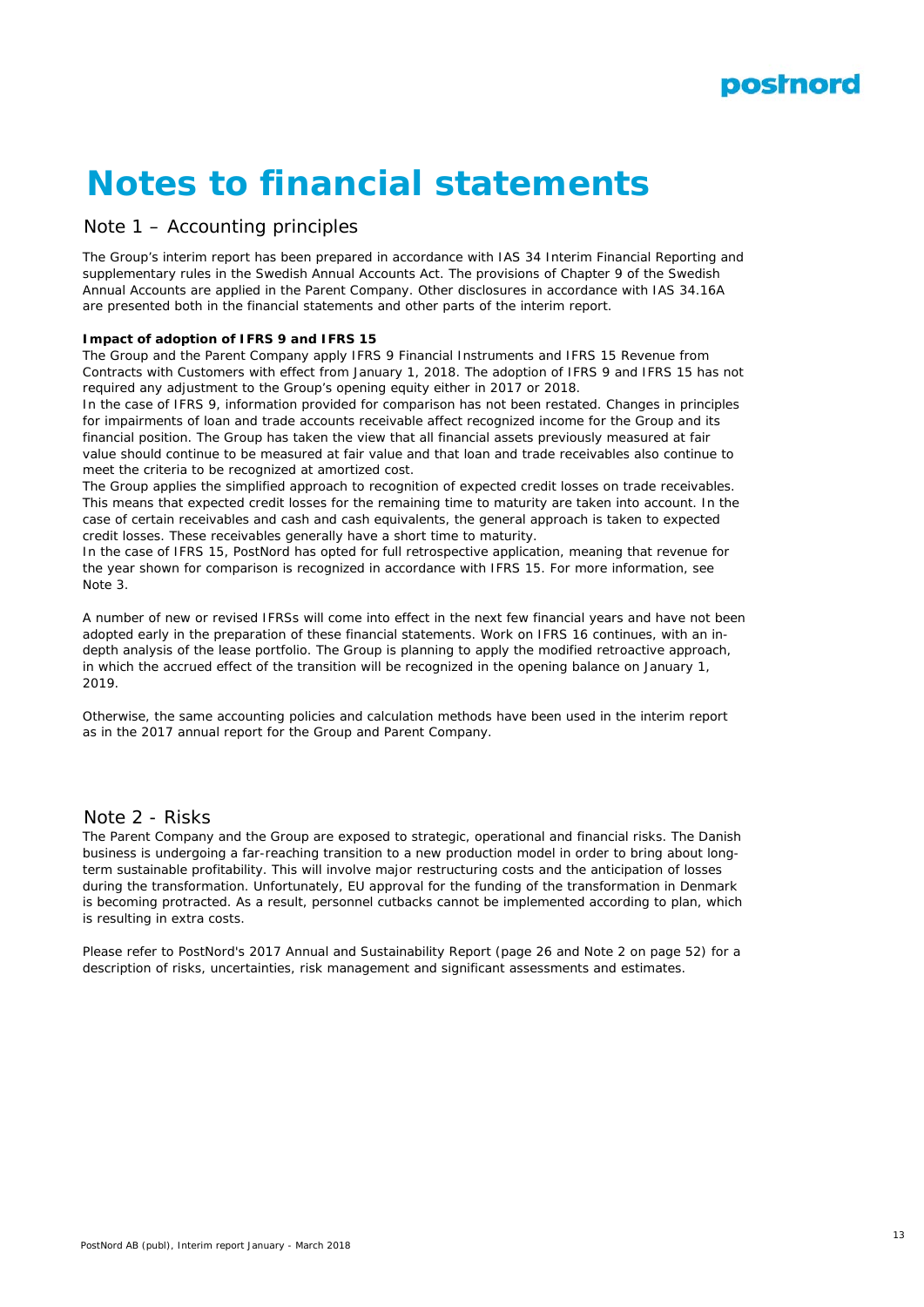

#### Note 3 – Segments

The Group's organization into segments is principally based on the companies' registered geographical domicile. The PostNord Strålfors segment is organized on the basis of the nature of the business. Market pricing applies to internal dealings between the Group's segments. Effective 2018, segment reporting is amended with regard to the segments Direct Link and Other, as described in the following. Figures presented for comparison are restated.

• Formerly, the segments were reported inclusive of costs of Group-wide functions, that were not invoiced, using an operating allocation model. As of this report, the above-mentioned costs of Group-wide functions are reported via the segment Other

• A new segment comprising Other business activities is formed of the previous segments Direct Link and other business activities formerly reported via the segment Other.

 • At Group level, the cost of and allocation for non-vested pensions in Sweden are measured for the "interim provisions" in accordance with IAS 19. This IAS adjustment is transferred from the segment Other to the segment PostNord Sweden.

PostNord Sweden operates in the mail, logistics and e-commerce sectors in the Swedish market and is responsible for all PostNord's fulfillment operations.

PostNord Denmark operates in the mail, logistics and e-commerce sectors in the Danish market and is responsible for the e-commerce and logistics part of PostNord's operations in Germany.

 PostNord Norway and Finland operate in the mail, logistics and e-commerce sectors in the Norwegian and Finnish markets, respectively.

PostNord Strålfors operates in the information logistics sector. The company develops and offers communications solutions in the printing, distribution and digital fields.

 Other business activities comprises Direct Link, which operates in global distribution of market communications and lightweight goods, mainly on behalf of e-retailers, and other business activities on a minor scale. Direct Link's business is conducted in the USA, the United Kingdom, Germany, Singapore, Hong Kong and Australia.

Other & eliminations fall within Group-wide functions, including the Parent Company and consolidation adjustments.

| Net sales per segment        | Q1            | Q <sub>2</sub> | Q3             | Q4             | Q1             |
|------------------------------|---------------|----------------|----------------|----------------|----------------|
| <b>SEKm</b>                  | 2017          | 2017           | 2017           | 2017           | 2018           |
| PostNord Sweden              | 5,608         | 5,551          | 5,245          | 6,235          | 5,694          |
| -of which internal           | 241           | 233            | 231            | 271            | 269            |
| PostNord Denmark             | 2,214         | 2,108          | 1,977          | 2,386          | 2,006          |
| -of which internal           | 112           | 110            | 108            | 145            | 119            |
| PostNord Norway              | 961           | 929            | 920            | 1,061          | 965            |
| -of which internal           | 126           | 151            | 152            | 204            | 157            |
| PostNord Finland             | 251           | 250            | 250            | 277            | 268            |
| -of which internal           | 73            | 76             | 82             | 91             | 83             |
| PostNord Strålfors           | 557           | 518            | 478            | 528            | 519            |
| -of which internal           | 32            | 36             | 34             | 44             | 34             |
| Oher business activities     | 321           | 317            | 284            | 107            | 317            |
| -of which internal           | $\mathcal{I}$ | 0              | 0              | $-1$           | $\overline{2}$ |
| Other and eliminations       | $-584$        | $-606$         | $-607$         | $-529$         | $-667$         |
| <b>Total Group</b>           | 9,328         | 9,067          | 8,547          | 10,065         | 9,102          |
|                              |               |                |                |                |                |
| Operating income per segment | Q1            | Q <sub>2</sub> | Q3             | Q <sub>4</sub> | Q <sub>1</sub> |
| SEKm if not otherwise stated | 2017          | 2017           | 2017           | 2017           | 2018           |
| PostNord Sweden              | 274           | 258            | 120            | 397            | 138            |
| -as % of net sales, EBIT     | 4.9           | 4.6            | 2.3            | 6.4            | 2.4            |
| PostNord Denmark             | $-195$        | $-505$         | $-304$         | $-35$          | $-199$         |
| -as % of net sales, EBIT     | $-8.8$        | $-24.0$        | $-15.4$        | $-2.2$         | $-9.9$         |
| PostNord Norway              | 23            | $-1$           | $-12$          | 35             | $\mathbf{1}$   |
| -as % of net sales, EBIT     | 2.4           | $-0.1$         | $-1.3$         | 3.3            | 0.1            |
| PostNord Finland             | $\mathbf{1}$  | $-1$           | 3              | 5              | $\overline{1}$ |
| -as % of net sales, EBIT     | 0.4           | $-0.4$         | 1.2            | 1.8            | 0.3            |
| PostNord Strålfors           | 56            | 43             | 33             | 39             | 47             |
| -as % of net sales, EBIT     | 10.1          | 8.3            | 6.9            | 7.4            | 9.0            |
| Other business activities    | 14            | 11             | $\overline{7}$ | $-4$           | $\overline{4}$ |
| -as % of net sales, EBIT     | 4.4           | 3.5            | 2.5            | $-3.7$         | 1.2            |
| Other and eliminations       | $-79$         | $-97$          | $-45$          | $-164$         | $-66$          |
| <b>Operating income</b>      | 94            | $-292$         | $-198$         | 273            | $-74$          |
| -as % of net sales, EBIT     | 1.0           | $-3.2$         | $-2.3$         | 2.7            | $-0.8$         |
|                              |               |                |                |                |                |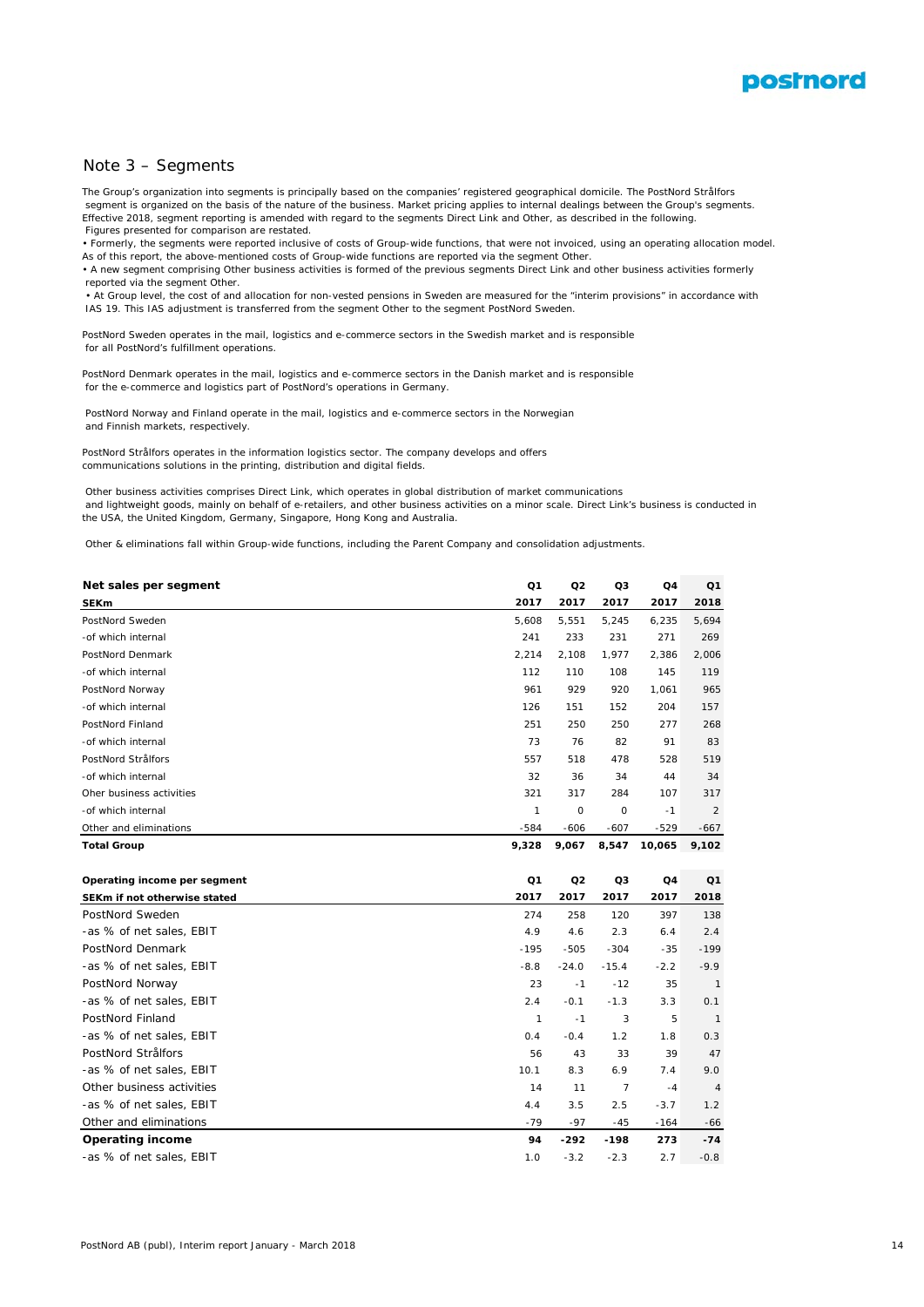

## Note 3 – Segments, contd.

| Adjuted operating income per segment | Q1     | Q <sub>2</sub> | Q3      | Q <sub>4</sub> | Q <sub>1</sub> |
|--------------------------------------|--------|----------------|---------|----------------|----------------|
| SEKm if not otherwise stated         | 2017   | 2017           | 2017    | 2017           | 2018           |
| PostNord Sweden                      | 274    | 258            | 120     | 397            | 138            |
| -as % of net sales, Adjusted EBIT    | 4.9    | 4.6            | 2.3     | 6.4            | 2.4            |
| PostNord Denmark                     | $-97$  | $-218$         | $-226$  | $-33$          | $-199$         |
| -as % of net sales, Adjusted EBIT    | $-4.4$ | $-10.3$        | $-11.4$ | $-1.4$         | $-9.9$         |
| PostNord Norway                      | 23     | $-1$           | $-12$   | 35             | $\mathbf{1}$   |
| -as % of net sales, Adjusted EBIT    | 2.4    | $-0.1$         | $-1.3$  | 3.3            | O.1            |
| PostNord Finland                     | 1      | $-1$           | 3       | 5              | $\mathbf{1}$   |
| -as % of net sales, Adjusted EBIT    | 0.4    | $-0.4$         | 1.2     | 1.8            | 0.3            |
| PostNord Strålfors                   | 56     | 43             | 33      | 39             | 47             |
| -as % of net sales, Adjusted EBIT    | 10.1   | 8.3            | 6.9     | 7.4            | 9.0            |
| Other business activities            | 14     | 11             | 7       | $-4$           | $\overline{4}$ |
| -as % of net sales, Adjusted EBIT    | 4.4    | 3.5            | 2.5     | $-3.7$         | 1.2            |
| Other and eliminations               | $-79$  | -97            | -45     | -164           | -66            |
| Adjusted operating income            | 193    | -5             | $-120$  | 273            | $-74$          |
| -as % of net sales, Adjusted EBIT    | 2.1    | 0.0            | $-1.4$  | 2.7            | $-0.8$         |

#### **Net Sales, external Business Areas**

|                |         |                               | eCommerce & Logistics |  |  |  |
|----------------|---------|-------------------------------|-----------------------|--|--|--|
| Jan-Mar        | Jan-Mar | Jan-Mar                       | Jan-Mar               |  |  |  |
| 2018           | 2017    | 2018                          | 2017                  |  |  |  |
| 2,823          | 2,920   | 2,601                         | 2,447                 |  |  |  |
| 890            | 1,138   | 997                           | 963                   |  |  |  |
| 11             | 13      | 797                           | 822                   |  |  |  |
| $\overline{2}$ | 4       | 183                           | 174                   |  |  |  |
| 484            | 525     |                               |                       |  |  |  |
| 53             | 50      | 263                           | 270                   |  |  |  |
| 4,262          | 4,651   | 4,840                         | 4,676                 |  |  |  |
|                |         |                               |                       |  |  |  |
| 4,081          | 4,463   | 4,747                         | 4,599                 |  |  |  |
| 181            | 188     | 93                            | 77                    |  |  |  |
| 4,262          | 4,651   | 4,840                         | 4,676                 |  |  |  |
|                |         | <b>Communication Services</b> |                       |  |  |  |

The above table shows PostNord's external net sales per service category (business area) and point in time for revenue recognition. The Group applies IFRS 15 as of 2018. The impact is SEK -18m (-20) on net sales with a corresponding reduction in other costs. PostNord's revenue is mostly recognized at one point in time. The main items in revenue recognition over time are third-party logistics, subscription services and mail services.

 Business area eCommerce & Logistics offers logistics services for deliveries to, from and within the Nordic region. The focus is on distribution of parcels, consignment goods, pallet goods and bulk logistics (mixed-cargo groupage). Communication Services consist of services in business and market communications, newspaper distribution and postal service for individual customers. For a more detailed description of PostNord's service, see the Annual Report.

## Note 4 – Acquisitions and divestments

No acquisitions or divestments took place during the period or during 2017.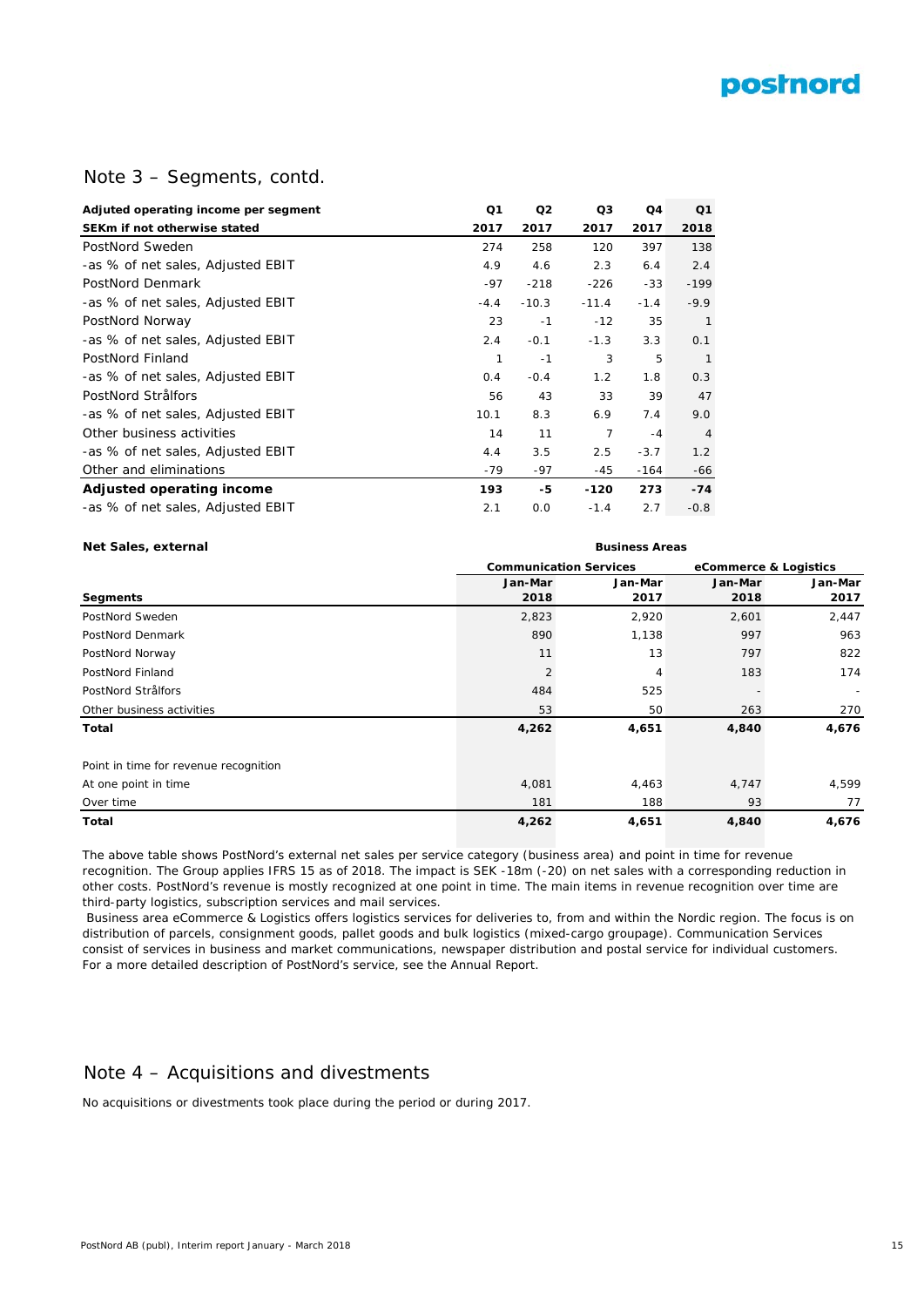

## Note 5 – Financial instruments

|                                                                                       | March 31, 2018                                   |                                                          |                                                       |                                                                                     |                                                           |                    |               |
|---------------------------------------------------------------------------------------|--------------------------------------------------|----------------------------------------------------------|-------------------------------------------------------|-------------------------------------------------------------------------------------|-----------------------------------------------------------|--------------------|---------------|
| Carrying amount and fair value<br>of financial assets and liabilities,<br><b>SEKm</b> | Financial<br>assets<br>measured<br>at fair value | <b>Financial assets</b><br>measured at<br>amortized cost | Financial<br>liabilities<br>measured at<br>fair value | Financial<br>liabilities<br>measured at<br>fair value via<br>other<br>comprehensive | Financial<br>liabilities<br>measured at<br>amortized cost | Carrying<br>amount | Fair<br>value |
| Financial investments                                                                 |                                                  | 17                                                       |                                                       |                                                                                     |                                                           | 17                 | 17            |
| Derivatives                                                                           | 7                                                |                                                          |                                                       |                                                                                     |                                                           | 7                  | 7             |
| Trade receivables                                                                     |                                                  | 4,368                                                    |                                                       |                                                                                     |                                                           | 4,368              | 4,368         |
| Terminal fees <sup>1)</sup>                                                           |                                                  | 870                                                      |                                                       |                                                                                     |                                                           | 870                | 870           |
| Short-term investments                                                                |                                                  | 136                                                      |                                                       |                                                                                     |                                                           | 136                | 136           |
| Cash and cash equivalents                                                             |                                                  | 1,823                                                    |                                                       |                                                                                     |                                                           | 1,823              | 1,823         |
| Long-term interest-bearing liabilities                                                |                                                  | $\overline{\phantom{a}}$                                 | $-3$                                                  |                                                                                     | $-3,397$                                                  | $-3,400$           | $-3,409$      |
| Current interest-bearing liabilities                                                  |                                                  |                                                          |                                                       |                                                                                     | $-223$                                                    | $-223$             | $-223$        |
| Trade payables                                                                        |                                                  |                                                          |                                                       |                                                                                     | $-2,394$                                                  | $-2,394$           | $-2,394$      |
| Other current liabilities                                                             |                                                  | $\overline{\phantom{a}}$                                 | $\overline{\phantom{a}}$                              |                                                                                     | $-1,585$                                                  | $-1,585$           | $-1,585$      |
| <b>Derivatives</b>                                                                    |                                                  |                                                          | $-1$                                                  | $-1$                                                                                |                                                           | $-2$               | $-2$          |
| <b>Terminal</b> fees                                                                  |                                                  |                                                          |                                                       |                                                                                     | $-327$                                                    | $-327$             | $-327$        |
| <b>Total financial assets and</b><br>liabilities, by category                         | $\overline{7}$                                   | 7,214                                                    | $-4$                                                  | $-1$                                                                                | $-7,926$                                                  | $-710$             | $-719$        |

|                                                                                       | December 31, 2017                                |                                                          |                                                       |                                                                                     |                                                           |                    |               |  |
|---------------------------------------------------------------------------------------|--------------------------------------------------|----------------------------------------------------------|-------------------------------------------------------|-------------------------------------------------------------------------------------|-----------------------------------------------------------|--------------------|---------------|--|
| Carrying amount and fair value<br>of financial assets and liabilities,<br><b>SEKm</b> | Financial<br>assets<br>measured<br>at fair value | <b>Financial assets</b><br>measured at<br>amortized cost | Financial<br>liabilities<br>measured at<br>fair value | Financial<br>liabilities<br>measured at<br>fair value via<br>other<br>comprehensive | Financial<br>liabilities<br>measured at<br>amortized cost | Carrying<br>amount | Fair<br>value |  |
| <b>Financial investments</b>                                                          |                                                  | 17                                                       |                                                       |                                                                                     |                                                           | 17                 | 17            |  |
| Derivatives                                                                           | 0                                                |                                                          |                                                       |                                                                                     |                                                           | 0                  | 0             |  |
| Trade receivables                                                                     |                                                  | 4,833                                                    |                                                       |                                                                                     | $\overline{\phantom{a}}$                                  | 4,833              | 4,833         |  |
| Terminal fees <sup>1)</sup>                                                           |                                                  | 707                                                      |                                                       |                                                                                     |                                                           | 707                | 707           |  |
| Short-term investments                                                                |                                                  | 296                                                      |                                                       |                                                                                     |                                                           | 296                | 296           |  |
| Cash and cash equivalents                                                             |                                                  | 1,901                                                    |                                                       |                                                                                     |                                                           | 1,901              | 1,901         |  |
| Long-term interest-bearing liabilities                                                |                                                  | $\overline{\phantom{a}}$                                 | 0                                                     |                                                                                     | $-3,382$                                                  | $-3,382$           | $-3,481$      |  |
| Current interest-bearing liabilities                                                  |                                                  |                                                          |                                                       |                                                                                     | $-222$                                                    | $-222$             | $-222$        |  |
| Trade payables                                                                        |                                                  |                                                          |                                                       |                                                                                     | $-2,638$                                                  | $-2,638$           | $-2,638$      |  |
| Other current liabilities                                                             |                                                  |                                                          |                                                       |                                                                                     | $-1,457$                                                  | $-1,457$           | $-1,457$      |  |
| Derivatives                                                                           |                                                  |                                                          | $-2$                                                  | $-3$                                                                                |                                                           | -5                 | $-5$          |  |
| <b>Terminal fees</b>                                                                  |                                                  |                                                          |                                                       |                                                                                     | $-317$                                                    | $-317$             | $-317$        |  |
| <b>Total financial assets and</b><br>liabilities, by category                         | 0                                                | 7,754                                                    | -2                                                    | -3                                                                                  | $-8,016$                                                  | $-267$             | -366          |  |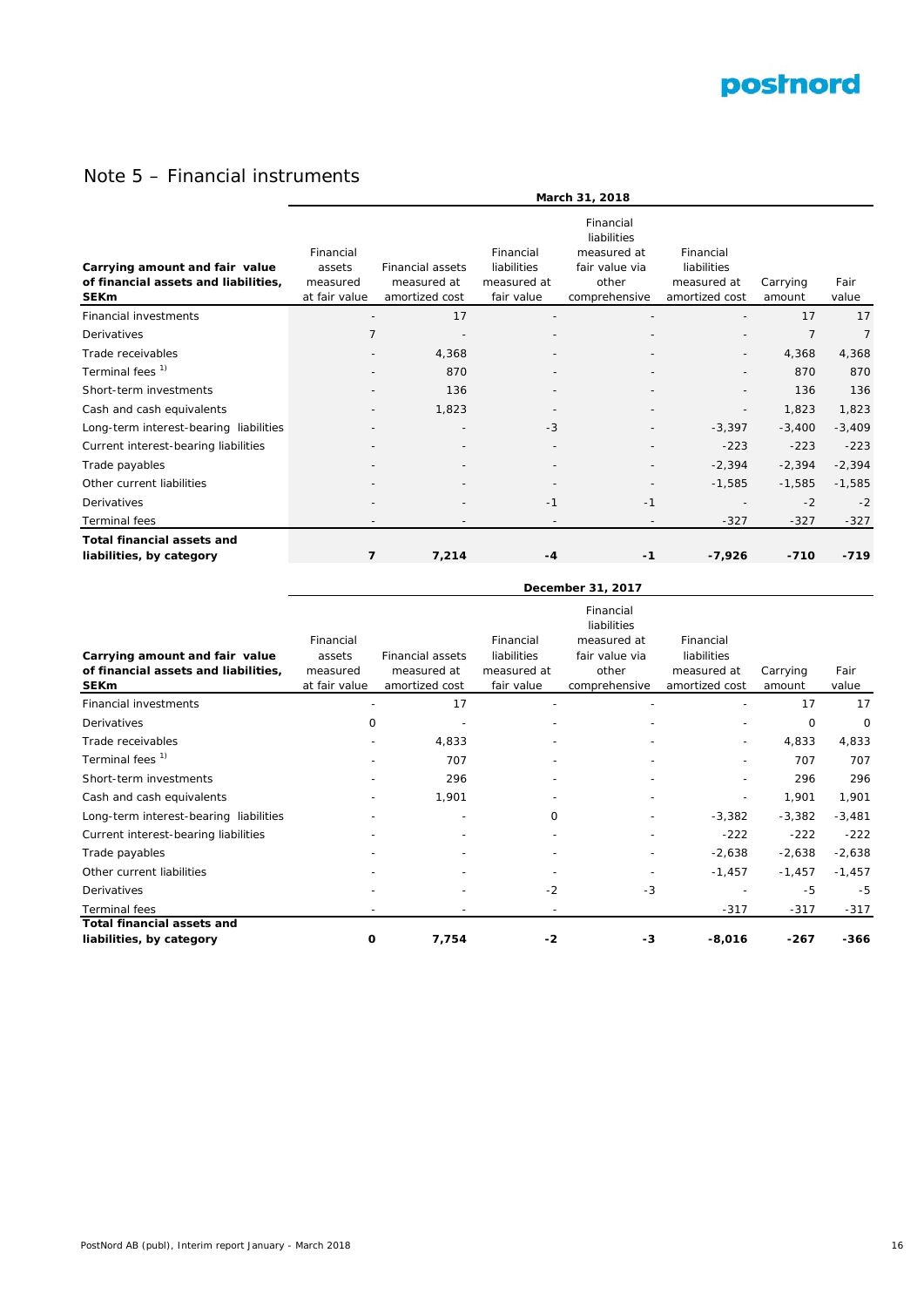## **postnord**

## Note 5 – Financial instruments, contd.

|                                                        | March 31, 2017     |                          |                          |                        |                              |          |          |  |  |  |
|--------------------------------------------------------|--------------------|--------------------------|--------------------------|------------------------|------------------------------|----------|----------|--|--|--|
|                                                        |                    |                          |                          |                        |                              |          |          |  |  |  |
|                                                        | Financial          | Financial                |                          | fair value             | Financial                    |          |          |  |  |  |
|                                                        | assets<br>measured | assets<br>measured at    | Financial<br>liabilities | via<br>other           | liabilities<br>measured at   | Carrying | Fair     |  |  |  |
| Carrying amount and fair value of                      | at fair            | amortized                |                          | measured at comprehens | amortized                    |          |          |  |  |  |
| financial assets and liabilities, SEKm                 | value              | cost                     | fair value               | ive                    | cost                         | amount   | value    |  |  |  |
| <b>Financial investments</b>                           |                    | 91                       |                          |                        |                              | 91       | 91       |  |  |  |
| Derivatives                                            | 3                  |                          |                          |                        |                              | 3        | 3        |  |  |  |
| Trade receivables                                      | $\qquad \qquad -$  | 4,465                    |                          |                        |                              | 4,465    | 4,465    |  |  |  |
| Terminal fees <sup>1)</sup>                            |                    | 338                      |                          |                        |                              | 338      | 338      |  |  |  |
| Short-term investments                                 |                    | 502                      |                          |                        |                              | 502      | 502      |  |  |  |
| Cash and cash equivalents                              | $\qquad \qquad -$  | 2,146                    |                          |                        | $\qquad \qquad \blacksquare$ | 2,146    | 2,146    |  |  |  |
| Long-term interest-bearing liabilities                 |                    | $\qquad \qquad -$        | $-7$                     |                        | $-1,534$                     | $-1,541$ | $-1,548$ |  |  |  |
| Current interest-bearing liabilities                   | $\overline{a}$     | $\overline{\phantom{a}}$ |                          |                        | $-2,030$                     | $-2,030$ | $-2,048$ |  |  |  |
| Trade payables                                         |                    |                          |                          |                        | $-2,295$                     | $-2,295$ | $-2,295$ |  |  |  |
| Other current liabilities                              |                    |                          |                          |                        | $-1,643$                     | $-1,643$ | $-1,643$ |  |  |  |
| Derivatives                                            |                    |                          | $-4$                     | $-2$                   |                              | -6       | $-6$     |  |  |  |
| <b>Terminal fees</b>                                   |                    |                          |                          |                        | $-213$                       | $-213$   | $-213$   |  |  |  |
| Total financial assets and liabilities,<br>by category | 3                  | 7,542                    | $-11$                    | -2                     | $-7,715$                     | $-183$   | $-208$   |  |  |  |

<sup>1)</sup> Terminal fees are payment for production services performed in the receiving country, for mail posted in another country, under international agreements between countries. Terminal fees are recognised under Prepaid expenses and deferred income in the Statement of financial position.

#### **Recognition and fair value measurement of financial instruments**

The fair value of loan liabilities is calculated as the discounted value of future cash flows relating to repayment of capital amounts and interest. The value is discounted to the current loan interest rate. In view of the short terms for trade receivables and trade payables, it is assumed that the carrying amount is the best approximation of the fair value.

All financial assets and liabilities recognized at fair value in the balance sheet are classified at level 2; see also Note 27 Financial risk management and financial instruments in PostNord's Annual Report.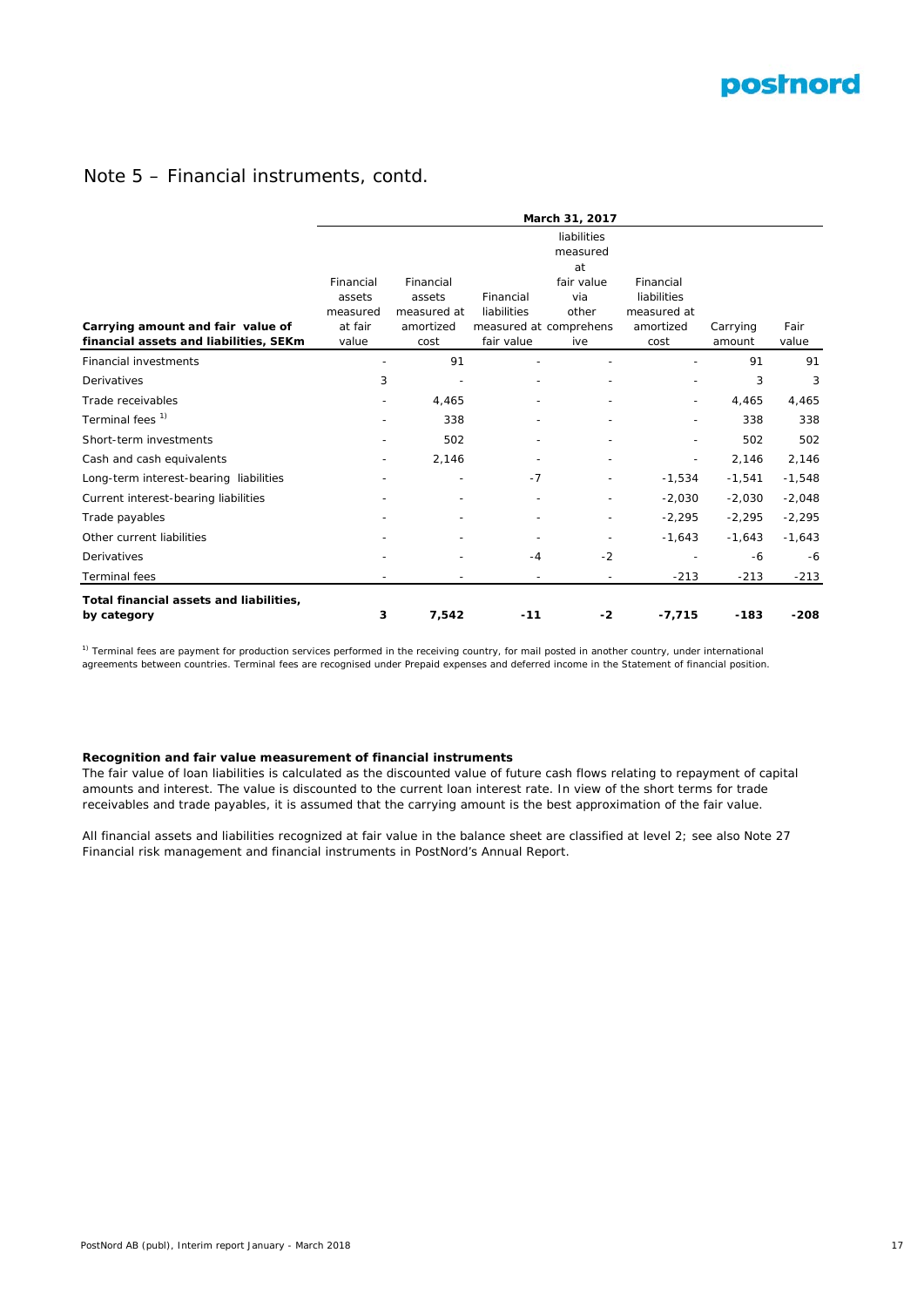

## Note 6 – Definitions and alternative key-ratios

| <b>Alternative key ratios:</b>    | In the interim report, references are made to a number of financial measures that are<br>not defined in accordance with IFRS. These measures provide supplementary<br>information and are used to aid external stakeholders and management in their<br>analysis of the Company's operations. Because not all companies calculate financial<br>measures in the same way, these are not always comparable with measures employed<br>by other companies. As a result, these financial measures should not be regarded as<br>substitutes for measures as defined in IFRS. |                 |                 |                       |  |  |  |  |  |
|-----------------------------------|-----------------------------------------------------------------------------------------------------------------------------------------------------------------------------------------------------------------------------------------------------------------------------------------------------------------------------------------------------------------------------------------------------------------------------------------------------------------------------------------------------------------------------------------------------------------------|-----------------|-----------------|-----------------------|--|--|--|--|--|
| Adjusted operating income         | Total income less total costs, excluding items affecting comparability.                                                                                                                                                                                                                                                                                                                                                                                                                                                                                               |                 |                 |                       |  |  |  |  |  |
| Adjusted operating margin         | Adjusted operating income as % of net sales. Previously adjusted operating income as<br>% of total income (net sales and other income).                                                                                                                                                                                                                                                                                                                                                                                                                               |                 |                 |                       |  |  |  |  |  |
| Capital employed                  | Non-interest-bearing assets less non-interest-bearing liabilities.                                                                                                                                                                                                                                                                                                                                                                                                                                                                                                    |                 |                 |                       |  |  |  |  |  |
| <b>EBITDAI</b>                    | Earnings before interest, taxes, depreciations and amortizations/impairments.                                                                                                                                                                                                                                                                                                                                                                                                                                                                                         |                 |                 |                       |  |  |  |  |  |
| <b>Financial preparedness</b>     | Cash and cash equivalents and unutilized committed credit line.                                                                                                                                                                                                                                                                                                                                                                                                                                                                                                       |                 |                 |                       |  |  |  |  |  |
| I tems affecting comparability    | Items affecting comparability are substantial, nonrecurring or directly attributable to<br>operating activities. Examples of items affecting comparability include capital gains on<br>the sale of assets, impairment of assets and provision for personnel redundancies<br>employed under special employment conditions in Denmark. Ongoing restructuring<br>costs are not regarded as items affecting comparability.                                                                                                                                                |                 |                 |                       |  |  |  |  |  |
| Net debt                          | Interest-bearing debt, pension provisions, less cash and cash equivalents, financial<br>investments, financial receivables, that according to IAS 19 are included in non-<br>current receivables and short-term investments.<br><b>Reconciliation with financial statements</b>                                                                                                                                                                                                                                                                                       |                 |                 |                       |  |  |  |  |  |
|                                   |                                                                                                                                                                                                                                                                                                                                                                                                                                                                                                                                                                       |                 |                 |                       |  |  |  |  |  |
|                                   |                                                                                                                                                                                                                                                                                                                                                                                                                                                                                                                                                                       |                 |                 |                       |  |  |  |  |  |
|                                   | <b>SEKm</b>                                                                                                                                                                                                                                                                                                                                                                                                                                                                                                                                                           | Mar 31,<br>2018 | Dec 31,<br>2017 | <b>Mar 31</b><br>2017 |  |  |  |  |  |
|                                   | Interest-bearing debt, current                                                                                                                                                                                                                                                                                                                                                                                                                                                                                                                                        | 223             | 222             | 2,030                 |  |  |  |  |  |
|                                   | Interest-bearing debt, non-current                                                                                                                                                                                                                                                                                                                                                                                                                                                                                                                                    | 3,574           | 3,556           | 1,713                 |  |  |  |  |  |
|                                   | Pensions <sup>1)</sup>                                                                                                                                                                                                                                                                                                                                                                                                                                                                                                                                                |                 |                 |                       |  |  |  |  |  |
|                                   | Financial investments                                                                                                                                                                                                                                                                                                                                                                                                                                                                                                                                                 | $-198$          | $-198$          | $-263$                |  |  |  |  |  |
|                                   | Non-current receivables <sup>2)</sup>                                                                                                                                                                                                                                                                                                                                                                                                                                                                                                                                 | $-1,395$        | $-1,145$        | $-1,520$              |  |  |  |  |  |
|                                   | Short-term investments                                                                                                                                                                                                                                                                                                                                                                                                                                                                                                                                                | $-136$          | $-296$          | $-502$                |  |  |  |  |  |
|                                   | Cash and cash equivalents                                                                                                                                                                                                                                                                                                                                                                                                                                                                                                                                             | $-1,823$        | $-1,901$        | $-2,146$              |  |  |  |  |  |
|                                   | Net debt                                                                                                                                                                                                                                                                                                                                                                                                                                                                                                                                                              | 245             | 238             | -688                  |  |  |  |  |  |
|                                   | <sup>1)</sup> Including assets under management. When the plan assets exceed the estimated present value<br>of the pension commitments, they are recognized under the heading of Non-current receivables.<br><sup>2)</sup> This amount is the portion of non-current receivables that is attributable to funded defined-<br>benefit disability pension plans and defined-benefit pension plans measured in accordance with IAS<br>19.                                                                                                                                 |                 |                 |                       |  |  |  |  |  |
| Net debt/EBITDAI                  | Net debt divided by EBITDAI (rolling 12-months).                                                                                                                                                                                                                                                                                                                                                                                                                                                                                                                      |                 |                 |                       |  |  |  |  |  |
| Net debt ratio                    | Net debt divided by equity.                                                                                                                                                                                                                                                                                                                                                                                                                                                                                                                                           |                 |                 |                       |  |  |  |  |  |
| Operating margin                  | Operating income as a percentage of net sales.                                                                                                                                                                                                                                                                                                                                                                                                                                                                                                                        |                 |                 |                       |  |  |  |  |  |
| Return on capital employed (ROCE) | Operating profit for the 12 months to the end of the period divided by average capital<br>employed for the 12 months to the end of the period.                                                                                                                                                                                                                                                                                                                                                                                                                        |                 |                 |                       |  |  |  |  |  |

average number of shares outstanding.

Refers to all full- and part-time regular employees.

beginning of the year.

Share of net earnings attributable to parent company shareholders divided by the

hours for a full-time employee during the cumulative period from the

**Basic staff**

**Earnings per share (EPS)**